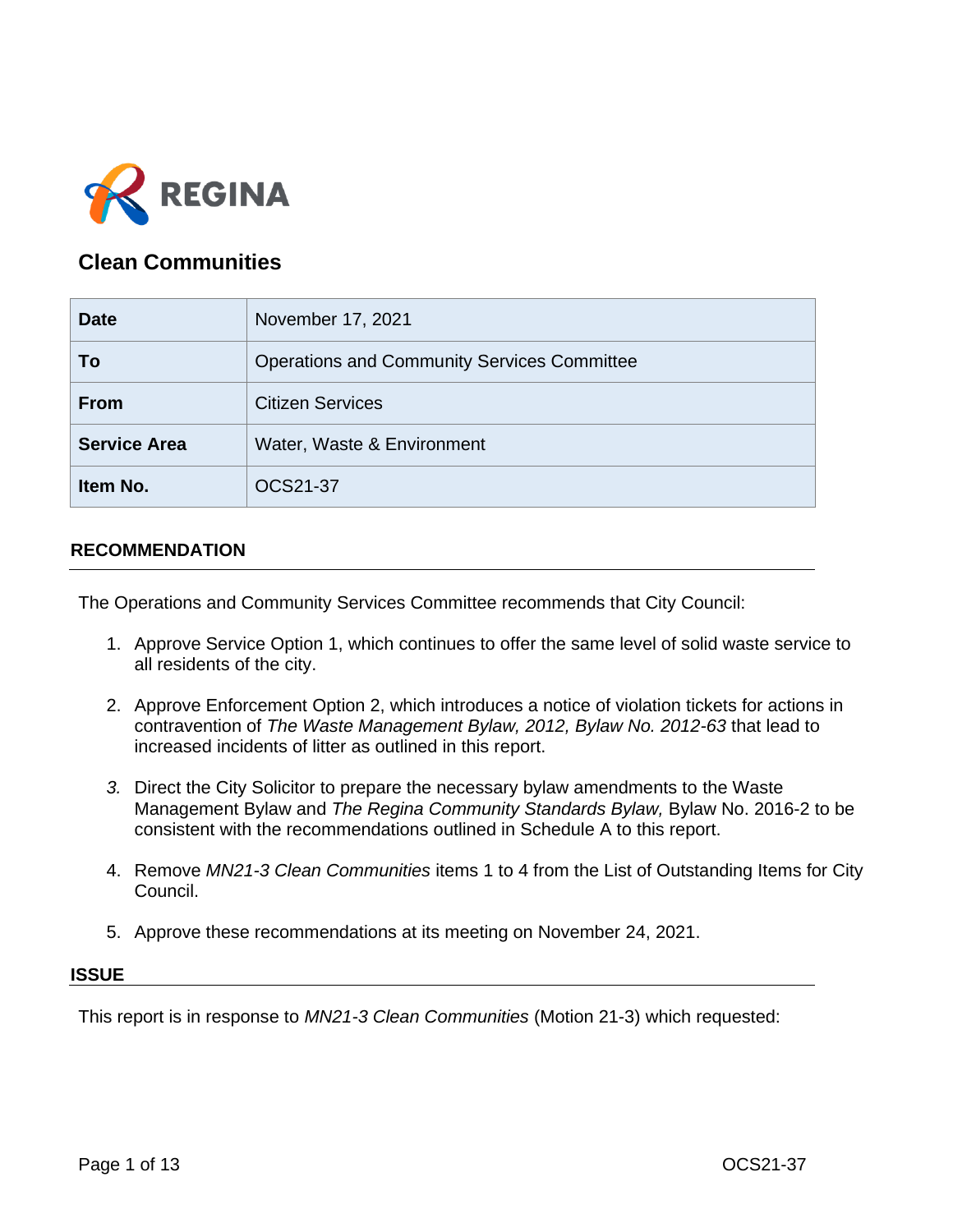- 1. Identifies a strategy of increasing fines and prosecution efforts of landlords and offenders for illegal dumping and/or repeat violations of City of Regina (City) bylaws, and the introduction of proactive bylaw enforcement specific to litter, garbage, refuse and other waste material on private and public property.
- 2. Considers the cost and feasibility of introducing summary offense ticketing powers for bylaw enforcement officers.
- 3. Considers the feasibility of reducing the timeline provided to property owners to remove garbage and debris from their properties, in accordance with *The Regina Community Standards Bylaw,* Bylaw No. 2016-2 (Community Standards Bylaw).
- 4. Considers the costs and implications of the following based on bylaw enforcement and waste collection data:
	- a. Empowering waste-pickup crews with bylaw enforcement authority.
	- b. More frequent residential recycling and garbage pickup in areas with higher-than-average incidents of street and alley waste.
	- c. Community (dumpsters, etc.) garbage, composting, and recycling bins in areas with higher-than-average incidents of street and alley waste.
- 5. Increased financial and service support for community clean-up initiatives in high- need areas.

To address Motion 21-3, the Administration reviewed the City's processes and conducted jurisdictional scans to inform a review of City waste services, processes and enforcement practices to support the recommendations outlined in this report.

This report does not address point 5 of Motion 21-3 because that inquiry was addressed in *Report CR21-135* (In-kind Service and Community Clean Ups) which was approved at the September 29, 2021 City Council meeting.

## **IMPACTS**

### Financial Impact

The Administration's focus for *The Waste Management Bylaw, 2012, Bylaw No. 2012-63* (Waste Management Bylaw) has been education, not enforcement.

Introducing Notice of Violation ticketing, in addition to consistent and regular notification to residents of improper conduct through tagging for offences that lead to increased incidents of litter, will have resourcing impacts.

Currently, tagging is done by Solid Waste Operations on collection days or as a result of a Service Request being submitted. Outside of scheduled garbage collection days, which are weekly in the summer and bi-weekly in the winter, there is no proactive tagging of carts that are in violation of the Waste Management Bylaw which contribute to litter and debris in the alleys. At this time, it is unknown what the full financial impact will be of a comprehensive enforcement strategy involving Bylaw Enforcement Officers (BEOs), Solid Waste Operators (SWOs) and Waste Diversion Officers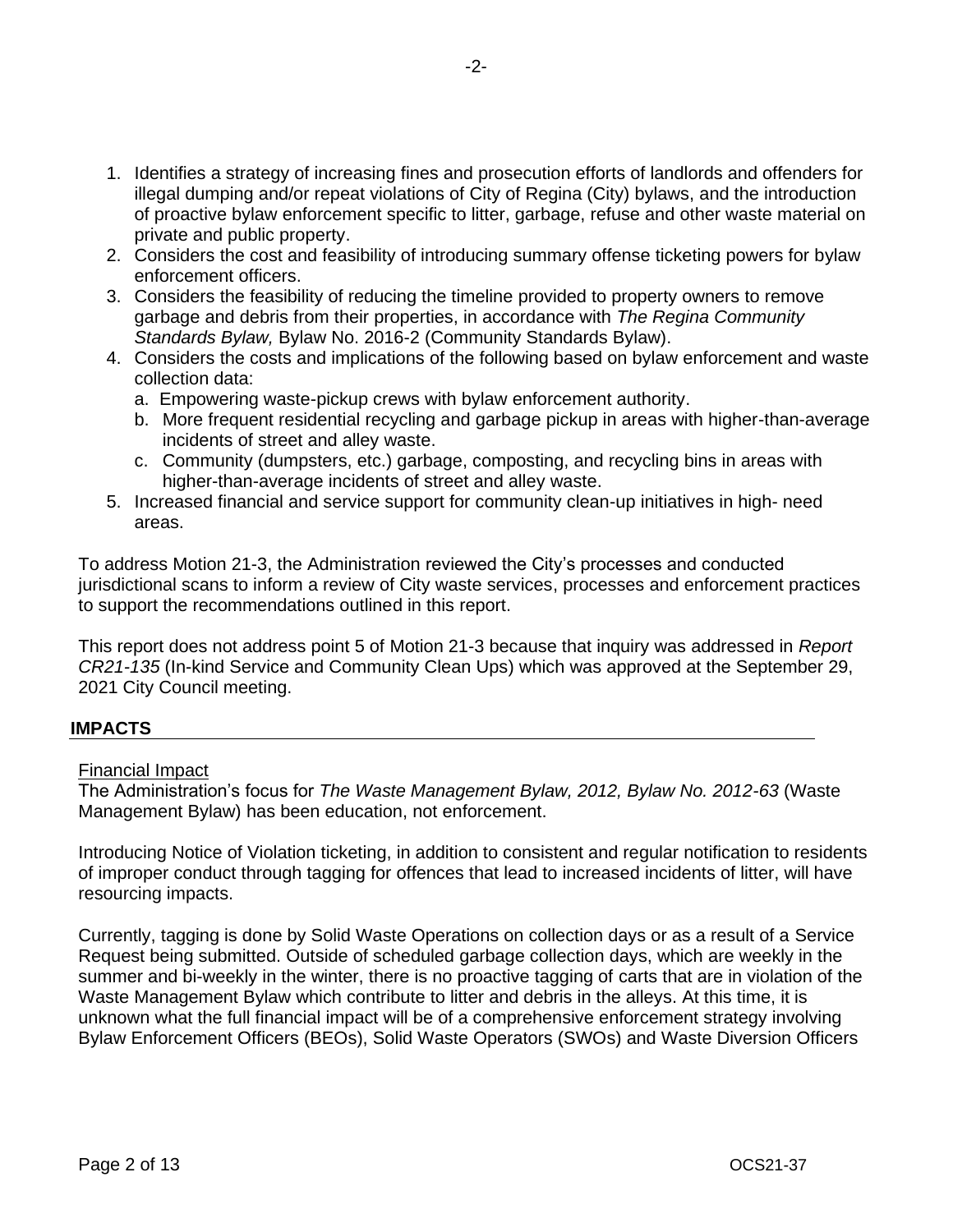(WDOs). If the enforcement demands exceed the available resources, a budget request will be brought forward in the 2023 budget process.

Administration does not have a software system that will support cost-effective management for Notice of Violation tickets. Currently, Notice of Violation tickets issued under the Community Standards Bylaw are manually entered and tracked in an Excel spreadsheet. Any Notice of Violation tickets issued under the Waste Management Bylaw, should the proposed recommendations be approved, would follow the existing manual process. As it is recommended that Notice of Violation tickets be issued in instances of continued non-compliance, the Administration will monitor the effort in tracking tickets and determine if there are efficiencies by investing in a software system which would be brought forward as part of the 2023 budget process.

### Policy/Strategic Impact

The recommendations in the report contribute to the City's vision to be Canada's most vibrant, inclusive, attractive, sustainable community, where people live in harmony and thrive in opportunity. The recommendations in the report support the Community First principle by considering what's best for the whole over the needs of one or a few.

The recommendations support providing waste services to residents based on the needs of the overall community, offering options for residents with needs exceeding the curbside service through free depot services, ensuring affordable and cost-effective services in accordance with the available resources. Goals specific to *Design Regina: The Official Community Plan* (OCP) include:

### **B Financial Policies, Goal 2 – Sustainable Services and Amenities, 1.3.2**

Ensure that the City of Regina services and amenities are financially sustainable.

1.3.1 Provide affordable and cost-effective services and amenities in accordance with available financial resources and capabilities.

### Legal Impact

The Waste Management Bylaw will require amendments to add Notice of Violation tickets allowing an additional enforcement technique for the Waste Management Bylaw provisions that contribute to increased incidents of community litter. These proposed amendments to the Waste Management Bylaw are outlined in Appendix A of this report. Additional amendments are also being proposed to the Waste Management Bylaw to address items illegally dumped on private property when it cannot be determined who placed the items there.

#### Environmental Impact

City Council set a community goal for the City of Regina of achieving net zero emissions and sourcing of net zero renewable energy by 2050. In support of this goal, City Council asked Administration to provide energy and greenhouse gas implications of recommendations so that Council can evaluate the climate impacts of its decisions. The recommendations in this report may result in additional greenhouse gas emissions from increased use of enforcement vehicles however those impacts are expected to be limited.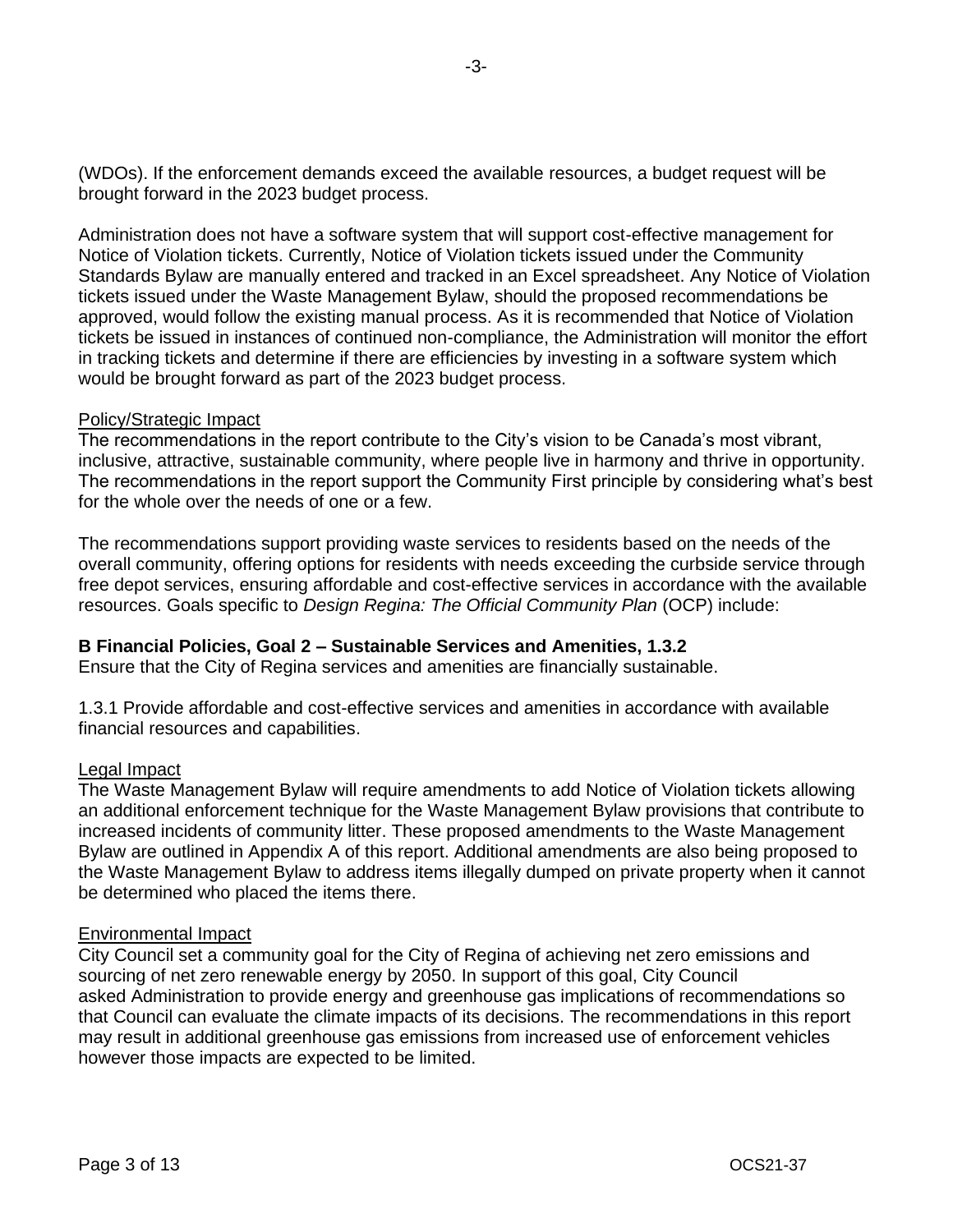The options are separated into Service Options and Enforcement Options. When determining the elements of the recommended Service Options and Enforcement Options, Administration assessed the current operational strategies, as well as an examination of other municipalities' strategies for waste services and waste enforcement practices. The review of other municipalities is in Appendix B of this report.

### **SERVICE OPTIONS**

Administration is recommending Service Option 1, which is maintaining the current level of curbside garbage and recycling service for all areas of the city. This level of service also includes proactive clean ups after the spring melt in addition to other debris pick-ups as needed through Service Requests or operational inspections.

The recommended Service Option aligns with services provided by other municipalities, like Saskatoon, which balances the community waste needs over individual area need. Below are the two other options that were explored:

**Service Option 2** – More frequent residential recycling and garbage pickup in areas with higherthan-average incidents of street and alley waste.

On average, only 78 per cent of the capacity in the garbage cart is used by collection day. The benefits of increasing collection frequency would be limited and only benefit the few alleys that have debris issues at certain times of the year. Administration is planning to roll out a food and yard waste service (Green Cart Project) in 2023, meaning there will be implications to frequency and volume of waste collection for the entire city. At this time, the recommendation is to not alter the service until the Green Cart Project has been implemented and residents' behaviours are established. To increase garbage cart collection frequency for the entire city prior to 2017 levels (all year weekly service) the cost increase would be approximately \$250,000. This reflects the labour and fuel cost savings associated with reduced collection frequency. There is no impact to capital costs. However, increasing service by neighbourhood would represent an increased cost proportional to the number of residences. For example, the Heritage and North Central neighbourhoods combined represent approximately 17 per cent of the residences that receive City waste service, which translates into approximately \$50,000 increase per year to switch to all-year weekly service.

Across all the services, the increased benefit would only be to a small number of residences due to the average cart only being 78 per cent full with a set-out rate of 84 per cent. Further, the City's current practice is to, upon request, collect a cart that is full regardless if the bin was missed on the normal pick-up process.

As stated above, this option is not recommended until after an assessment of the Green Cart Project deployment to the entire city.

**Service Option 3** – Adding community waste bins for garbage, recycling and composting in areas with higher-than-average incidents of street and alley waste.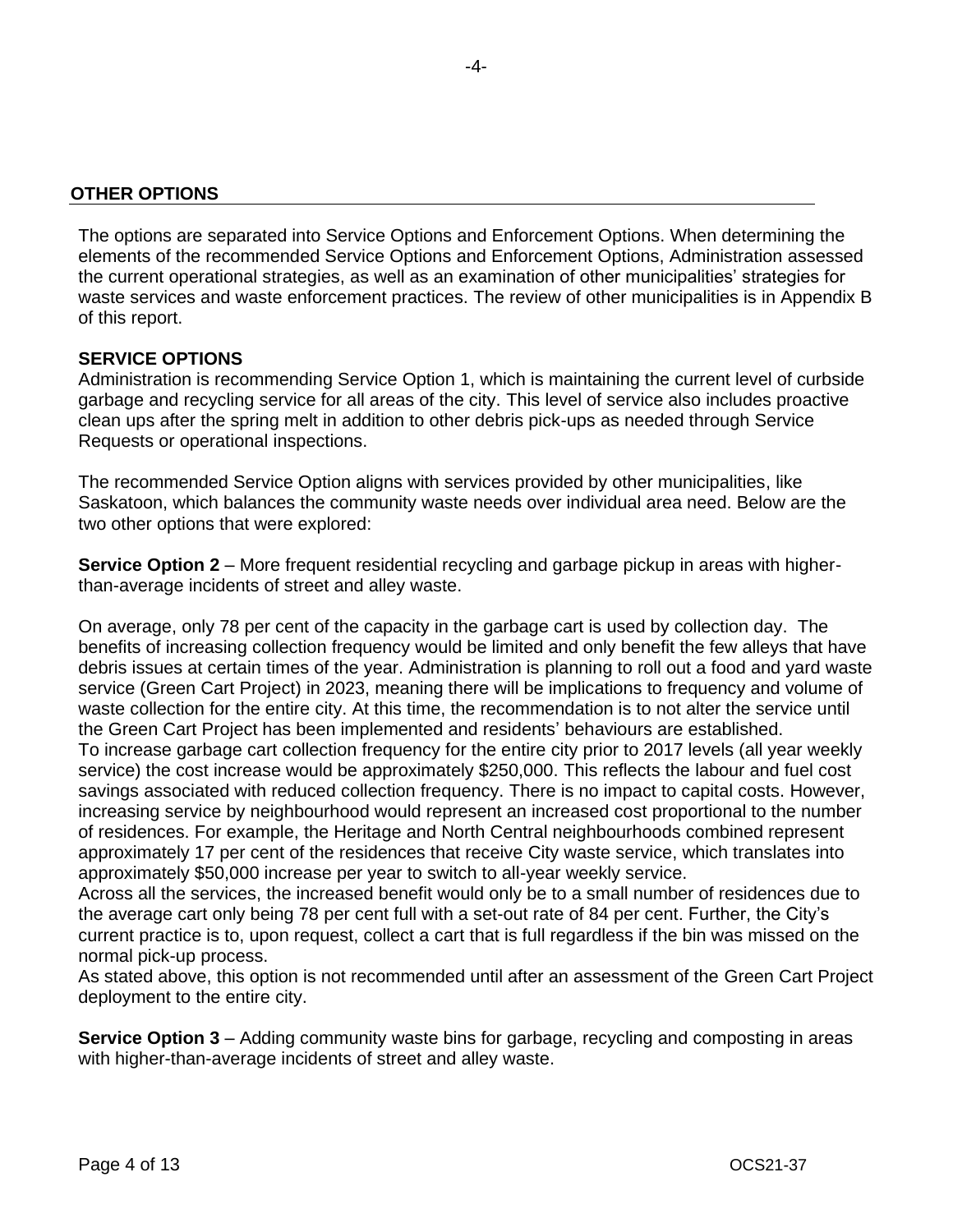In 2012, the City switched from a community bin collection process for residential waste collection, to a curbside household cart collection system. The waste collection industry largely made this shift to place responsibility for waste disposal on individual households. Curbside service creates a natural limitation on the amount of waste disposed of per household. This encourages diversion to more environmentally friendly disposal methods (i.e., recycling and food and yard waste). Tracking of contamination is more difficult with a community bin system as well because it is more difficult to attribute improper disposal to an individual household.

The other primary reason for the shift to curbside service is the costs are lower for municipalities. Community bins are, by design, bigger and require specialized equipment to operate. If the City was to move back to this form of service, there would need to be an estimated initial capital cost of approximately \$2 million just for the neighbourhoods with high debris. The industry has, for the most part, switched to individual cart service meaning there is reduced competition for the larger equipment leading to higher risk and cost. Further, these bins are more expensive per capita and in addition to larger collection trucks, a crane truck will be needed to manage overfilled bins. Other challenges with community bins include:

- More non-residential waste will end up in these bins. Residents may use these bins for construction and demolition material as well as landscaping materials. This will create issues with collection because the bins will be too heavy and will require specialized equipment to collect.
- If only one or two residential areas has community bin service, it will lead to people from other parts of the city dropping their waste off in these neighbourhoods at no cost instead of going to the landfill. The enforcement of this issue would be very difficult without extensive resourcing.
- When the bin is full, there is a higher chance of residents piling garbage around the bin which would need to be managed manually. This problem would be exacerbated by other neighbourhoods dropping off.

The community bin option is not recommended at this time due to the high cost and risk.

## **ENFORCEMENT OPTIONS**

Administration is recommending Enforcement Option 2, which is introducing notice of violation tickets to the Waste Management Bylaw for violations that lead to increased incidents of litter and debris. This option also includes a more aggressive enforcement process for untidy and unsightly violations under the Community Standards Bylaw. Below is the other option that was considered.

Enforcement Option 1 – Focus on Education, not Enforcement

Enforcement of the Waste Management Bylaw would continue to focus on education with a consistent and focused education program. The SWOS and WDOs would continue to monitor compliance to waste and recycling requirements as outlined in the Waste Management Bylaw. Where the resident is not following the Waste Management Bylaw, the designated position (SWO or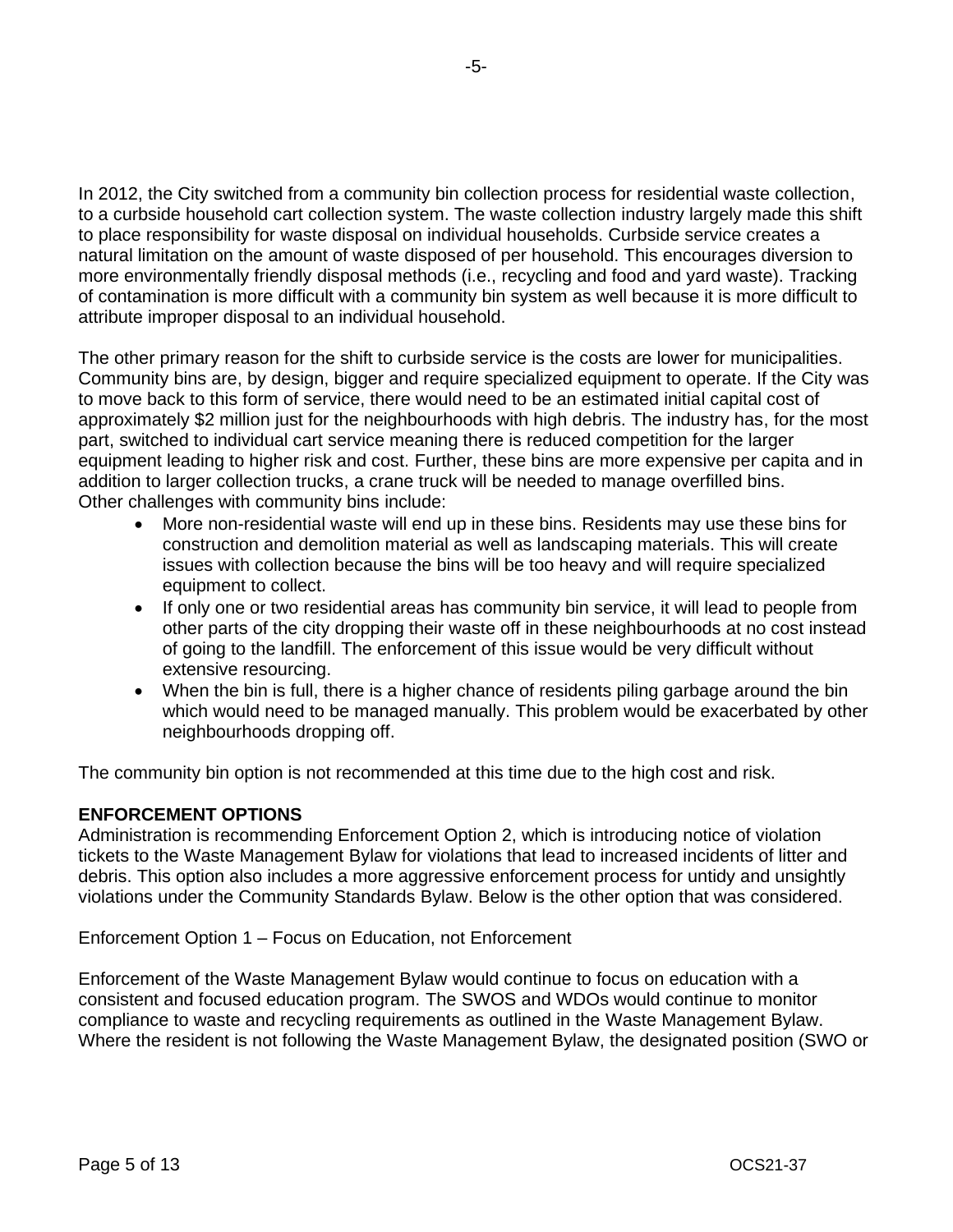WDO) would issue an information tag(s) identifying the violation. In some cases, the resident would be asked to correct the violation prior to the cart being collected. Repeated issuance of a tag would result in a letter to the property owner and billing client, informing them of the non-compliance at their property.

Educational tags would remain focused on informing property owners and occupants on proper cart usage for both garbage and recycling. Tags would be issued when the property violates any of the following:

- Garbage is not bagged, and recyclable material is bagged
- Excessive waste/overfilled carts (material does not fit in cart with the lid closed)
- Cart placement issues (too close to obstruction)
- Setting out waste that is not accepted in the garbage or the recycling cart (cart contents)

Cart tagging by SWOs already occurs as part of the collection duties. Since 2018, Administration has managed the CartSmart program to focus on recycling contents to educate residents on proper recycling practices.

In the case of a complaint, the City would investigate the complaint to see if the concern raised is in violation of the Waste Management Bylaw or other applicable bylaw. In cases where the complaint identifies a breach of the Waste Management Bylaw, the City would issue a letter to the resident identifying the violation and ask them to remedy it within a specified time. Where issues persist, the City would continue to follow up with the property owner to find a resolution. In the case of no resolution, the City would discontinue service or proceed to prosecution. If the complaint does not identify a violation of the Waste Management Bylaw or other applicable bylaw then, the City would speak with the complainant to explain the rules and why there is no violation.

Enforcement of the Community Standards Bylaw would continue for untidy and unsightly violations on private property with the City issuing an order to comply when violations are found. If the property owner does not comply with the order, the City would clean up the yard and apply the costs to the property tax account after the applicable appeal period has expired.

This approach, with a focus solely on education, has not reduced litter and debris in alleys where the incidents are high nor has this approach managed violations on private property in a timely manner or changed the behaviours of repeat offenders. For these reasons, this option is not being recommended.

### **COMMUNICATIONS**

Administration will develop a communication strategy to inform and educate residents and support the implementation of any regulations resulting from the recommendations in this report. Part of this communication plan will involve updated content on Regina.ca informing residents of the Waste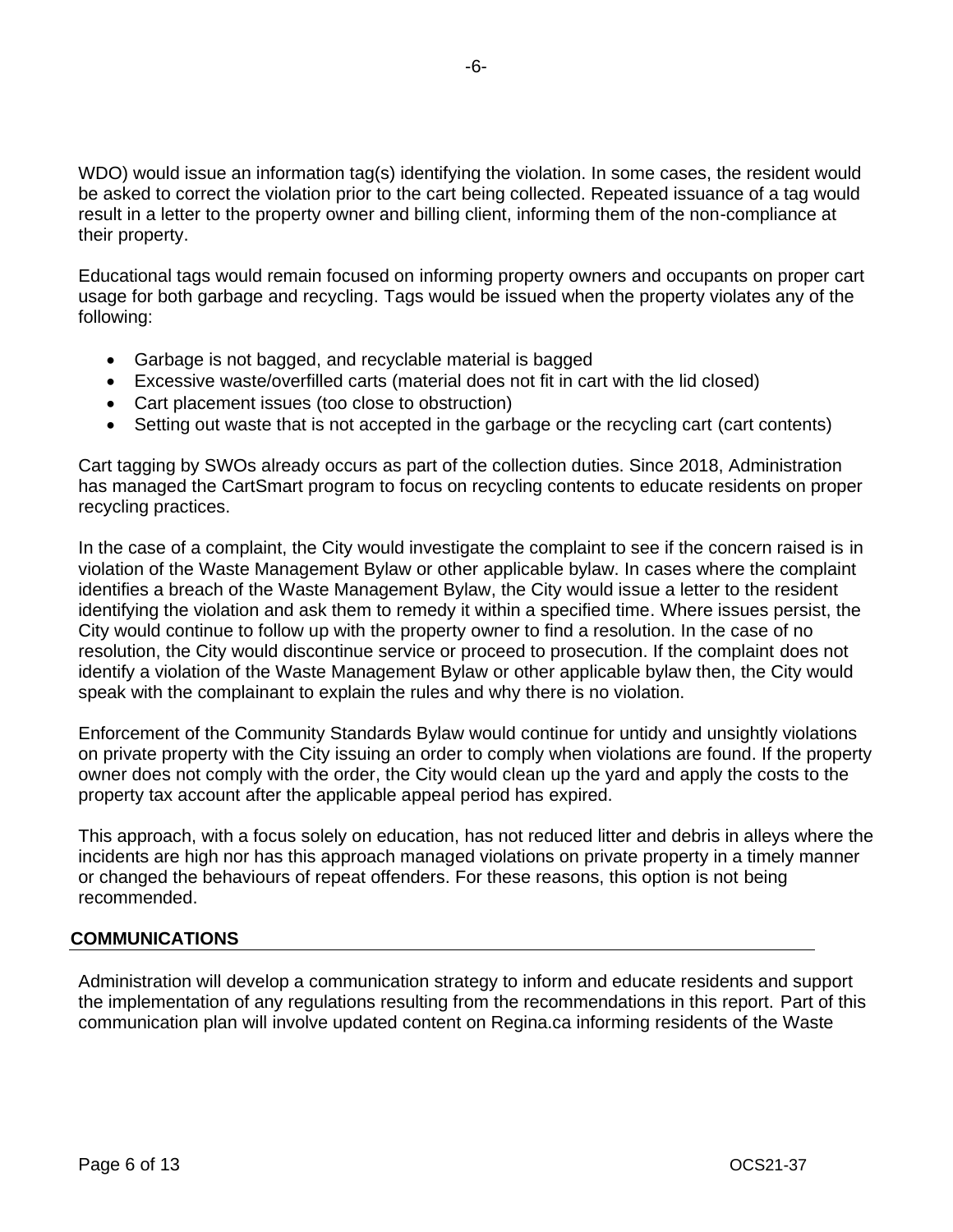Management Bylaw and the Community Standards Bylaw, how Service Requests for each bylaw are investigated and the length of time it may take to resolve an issue.

### **DISCUSSION**

### **Current Curbside Waste Services**

The City provides curbside waste services on a frequency and with a cart size that meets the needs of the community overall while recognizing some residents have waste needs above or below this service level. The City uses waste audit studies to determine the service levels that meet the needs for the overall community. The waste studies show:

- Garbage carts are 78 per cent full on collection day and 84 per cent of carts in service are set out for collection
- Recycling carts are 77 per cent full on collection day and 73 per cent of carts in service are set out for collection

Waste capacity can vary among residents due to age, number of people in household, number and type of pets and other lifestyle choices. For residents that have waste needs in excess of the curbside service level, the City offers free depot services such as the Big Blue Bins for recycling, or the Yard Waste Depot. Further, property owners can take additional garbage to the landfill or the residents can purchase an additional garbage cart for a fee.

### **Debris, Litter and Illegal Dumping**

#### Spring Melt Clean-Up

The City currently has an operational program in the spring to both reactively and systematically undertake debris pickups in alleys. After the spring melt, there is often an increase in the number of debris requests in alleys due to litter being more visible once the snow melts. The Administration uses Service Request data and operator knowledge to establish locations for alley clean ups in the spring. The City will identify and remove debris in the first three to four weeks after most of the snow has melted.

#### General Debris Clean-Up

Beyond the spring program, the City is responds to all debris Service Requests that may come in throughout the year. There is more detail in the next section of this report, but in general, if the debris is on public property, City crews will undertake the clean-up. If the debris is on private property, the Bylaw Enforcement Branch will take appropriate enforcement action with the property owner.

Education, Clean-Up and Enforcement within Specific Neighbourhoods or Locations As part of the preparation of this report, Administration reviewed the Service Request data of instances of debris in the alleys. The data showed that, while there were neighbourhoods with a high number of Service Requests, the individual instances were localized to particular alleys.

This data further shows that debris problems are not widespread within these areas. Instead, it is a small proportion of the alleys within the area that are problematic. This means the problem is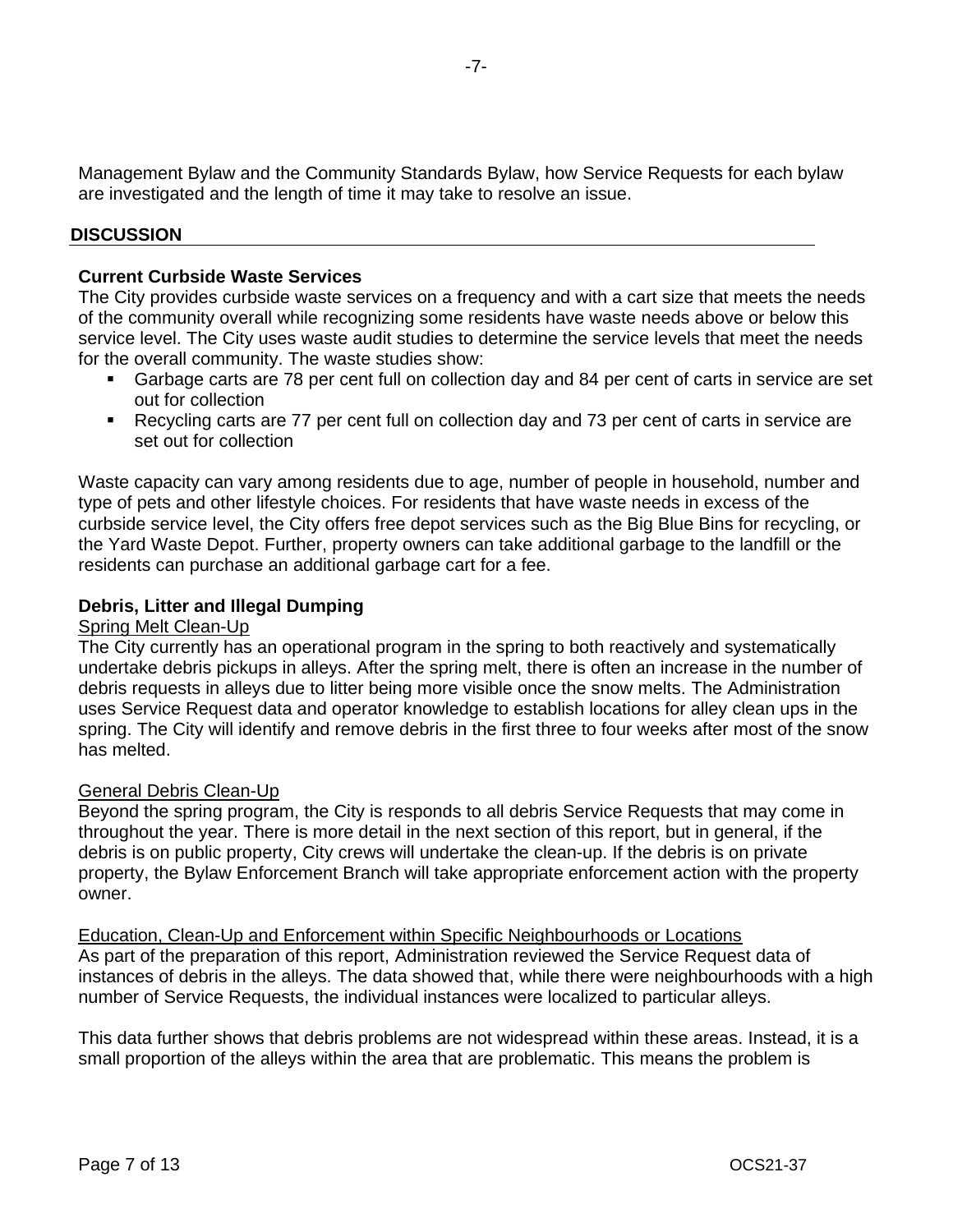significant for a relatively small, specific area of only certain neighbourhoods. Therefore, broad solutions for these neighbourhoods would be costly in comparison to the value brought to the small number of locations that have waste disposal issues.

As a result, the Administration recommends a more targeted approach to the few areas within a few neighbourhoods within the city as the most cost-efficient approach to resolve the problem of debris where it is occurring.

#### **Illegal Dumping**

Littering, or illegal dumping, is regulated by *The Regina Clean Property Bylaw, Bylaw No*. *9881* (Clean Property Bylaw). In order to enforce the Clean Property Bylaw, the designated officer must observe a person littering in order to prove that a violation has occurred. The City often finds out about the situation after the material has been deposited and the person has left the area.

In situations where a witness provides the City with a license plate and photographic evidence of the littering occurring, the City can and has sent a letter informing the vehicle owner that a vehicle registered under their name was seen dumping items on public property in violation of The Clean Property Bylaw. In some instances, the City has been successful in getting the vehicle owner to remove the items.

The challenge of enforcing littering or illegal dumping is not a situation that is unique to Regina. In the jurisdictional scan attached as Appendix B, the municipalities researched dealt with loose litter in a similar manner by picking up debris on public property. Most municipalities did not have a dedicated or focused enforcement effort and rely on community clean-ups and systematic seasonal clean-ups instead.

Understanding the challenges associated with enforcing littering, but still recognizing the importance of ensuring that these matters are dealt with as discussed in the previous section, the City uses a debris matrix which is managed by Service Regina and dispatches Service Requests to the appropriate business area. The matrix identifies areas where litter or debris may be found, such as alleys, easements or highway ditches and the business area responsible for picking up and removing the debris.

In the case of alley litter, the current process in place for Service Requests is to assign it to a BEO who will go out to the location to try and determine who placed the items and if the items are located on private or public property. In situations where debris is on public property but the BEO cannot determine who placed the items there, the BEO will send a request to Solid Waste Operations who will dispatch a truck to come and remove the items. If the debris is found on private property and the property is found to be in violation of the untidy and unsightly regulations under the Community Standards Bylaw, the BEO will start enforcement action under that bylaw.

#### **Bylaws and Enforcement**

*The Waste Management Bylaw, 2012, Bylaw No. 2012-63*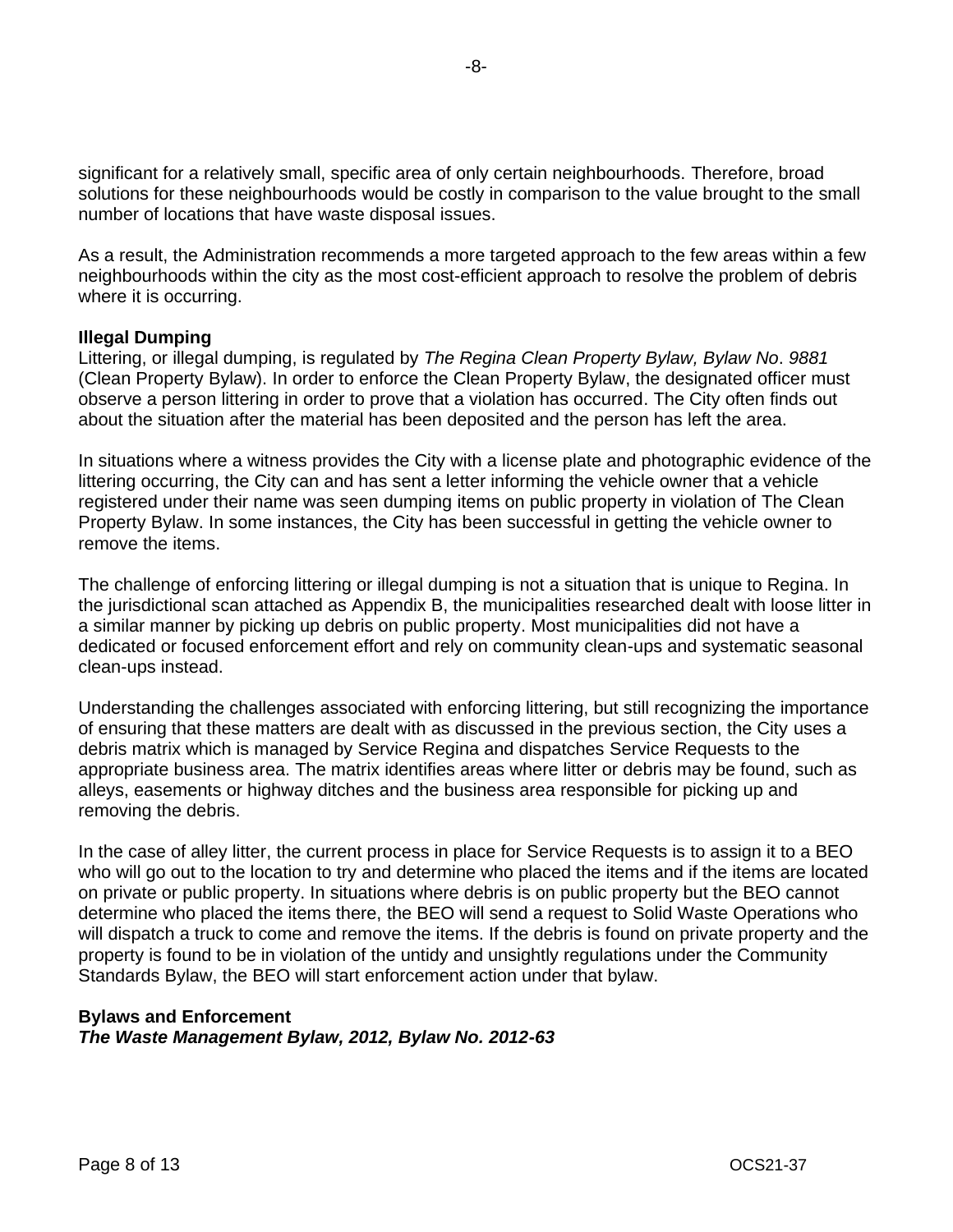The Waste Management Bylaw regulates the collection and disposal of waste for properties serviced by the City as well as properties that do not receive City service. The Waste Management Bylaw also levies the garbage and recycling fees.

Any person who contravenes any provision of the current Waste Management Bylaw is guilty of an offence and liable on summary conviction for an individual to a fine, not to exceed \$10,000 or imprisonment for not more than a year, or both. In the case of a corporation, a fine not to exceed \$25,000. These are the highest fines the City can set based on *The Cities Act.* In addition, the City Manager has the authority to suspend or discontinue collection of waste or recyclable material if the owner or occupant of a city serviced property where such person contravenes a provision of the Waste Management Bylaw.

Waste management crews are already enabled to enforce the Waste Management Bylaw during their day-to-day work by issuing a tag when they observe overflowing carts, inappropriate content and incorrect cart placement.

The City has not discontinued service or prosecuted anyone for a contravention of the Waste Management Bylaw because the property owner has generally handled and resolved the problem without the City needing to take further action.

Incidents of litter in alleys can be attributed to overfilled carts, carts left in alleys and not secured on the property after collection, broken carts (holes in the sides, etc.) and scavenging.

## *The Regina Community Standards Bylaw, Bylaw No. 2016-2*

The Community Standards Bylaw regulates select matters on private property which may affect the amenity of a neighbourhood, including untidy and unsightly yards. The regulations under the Community Standards Bylaw prohibit a person from allowing any land, building, structure or yard from becoming untidy or unsightly due to serious disregard for general maintenance or upkeep.

When there is a general law and a specific law, the specific law is intended to take precedence over the general law. While there can be similarities and overlap between the Community Standards Bylaw and the Waste Management Bylaw, The Waste Management Bylaw would be used when dealing with litter and debris situations created as a result of overflowing waste containers, waste not being properly bagged and containers being left in the alley because the Waste Management Bylaw would be considered the specific law. The Community Standards Bylaw would be the enforcement tool for violations on private property resulting from an excessive accumulation of debris considered to be a violation of the Community Standards Bylaw.

In the event a property is not in compliance with the standards established by the Community Standards Bylaw for untidy and unsightly properties, BEOs may use the enforcement tools provided by *The Cities Act* to seek remediation of the contravention. The most effective tool granted by *The Cities Act* is the ability for the City to enter private property and conduct the work necessary to bring the property into compliance with the Bylaw and apply the cost of doing so to the property tax account of the registered owner.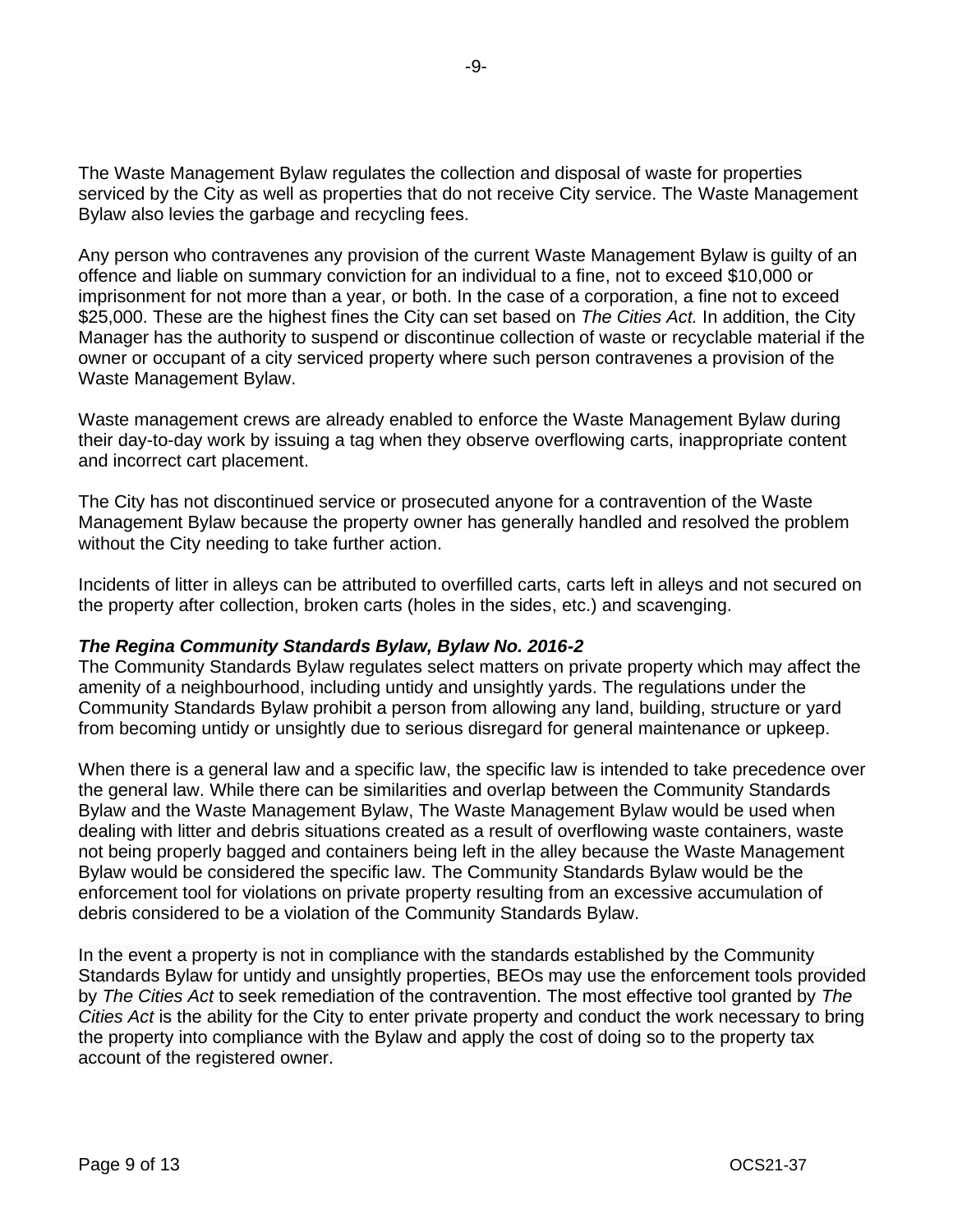However, there are conditions on the exercise of this authority. If the City wishes to recover the costs of doing the work, the City must follow the process established by s. 328-330 of *The Cities Act*. The process requires that following an inspection during which a contravention of the Community Standards Bylaw is discovered, the Bylaw Enforcement Officer must issue a formal written order to the property owner. Since 2018, the Bylaw Enforcement Branch had an average of 1493 untidy and unsightly yard cases per year. During this same period, the average voluntary compliance rate was 93 per cent (approximately 1068 cases) and 7 per cent (approximately 108) cases requiring remedy by the City.

During the spring, summer and fall, the City conducts yard clean-ups on a weekly basis for properties that do not comply with an order. Yard clean-ups are planned at least a week in advance in order to schedule resources and provide a final five-day clean-up notice in order to gain compliance. The clean-ups are completed by a contractor. However, they are led onsite by BEOs who document the items that are removed, the items that are left and the time that was spent at the property remedying the violation. The costs of remedying an untidy and unsightly violation also includes at least one Regina Police Service officer who is onsite for the duration of the clean-up to provide protection to the BEOs and the contractor while the work is being performed.

Given the complexity and follow-up associated with untidy and unsightly violations under the Community Standards Bylaw, it is not practical to have SWOs enforce these violations. The operational areas will improve communications to provide addresses that are observed during collection and require follow-up by Bylaw Enforcement.

A housekeeping amendment to Schedule B of the Community Standards Bylaw is required to allow for additional notice of violation tickets to be issued after the third ticket.

### Summary Offence Ticketing Information

Summary Offence Ticket Information (SOTI) is a type of court document used by the Province to lay charges for summary conviction offences and summon people to court. SOTIs are rarely used to charge bylaw offences, though members of Regina Police Service occasionally use a SOTI to lay a charge for a bylaw offence typically under *The Noise Abatement Bylaw, Bylaw No. 6980.* It is an order issued under *The Cities Act* that allows the City to remedy a violation and apply costs of doing so to the tax account.

When a Regina Police Service member uses a SOTI to lay a bylaw enforcement charge, the City must engage in a manual process to track administration of the SOTI and must apply to the Province to have the funds transferred to the City if a fine is collected on a SOTI for a bylaw enforcement charge.

BEOs cannot access SOTIs. Even if they could, it would not aid the enforcement process in terms of remediating a violation because the issuance of a SOTI would only summon the owner to court while allowing the violation to persist on the property. It can take months for the matter to work its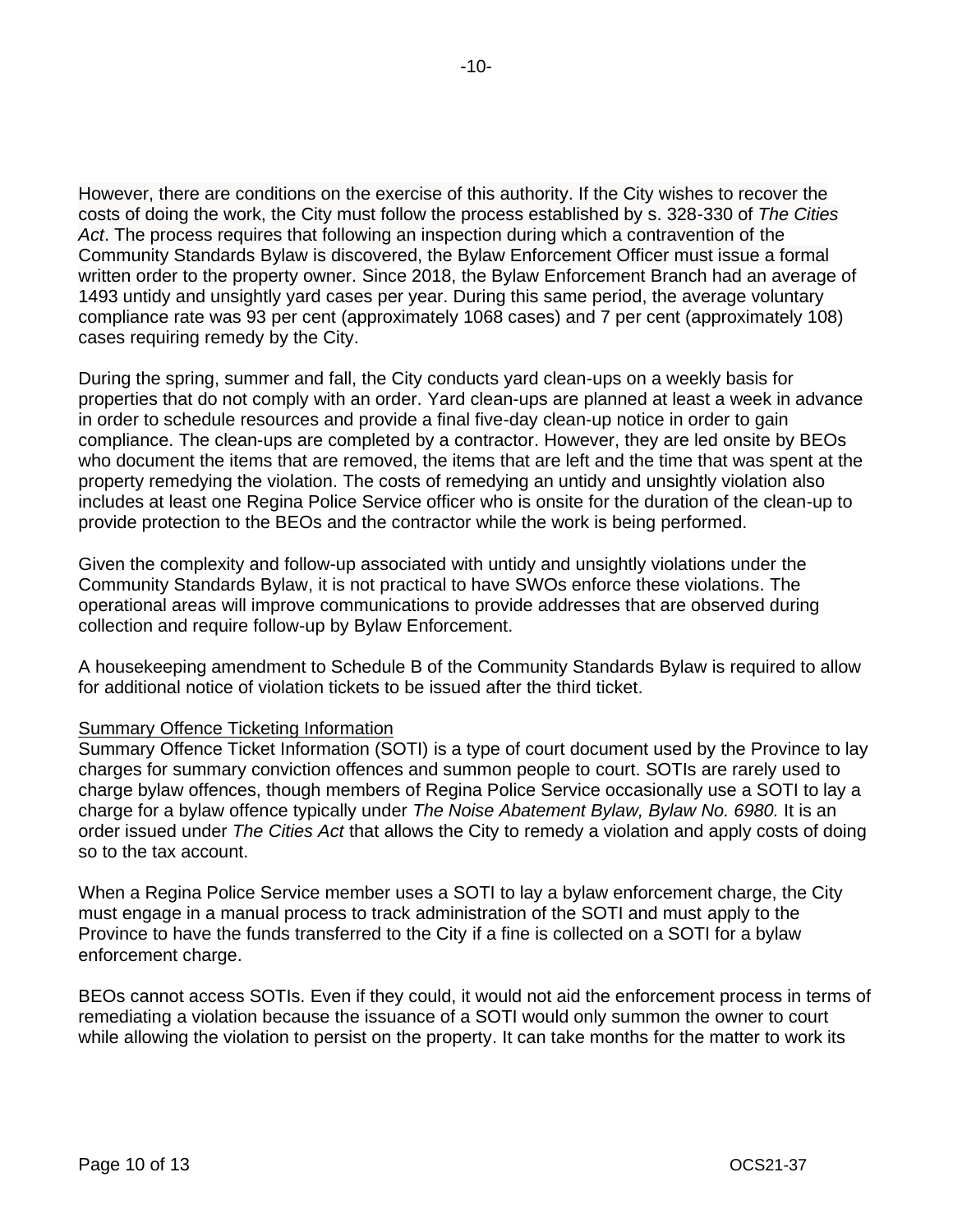way through the necessary legal proceedings. It is an order issued under *The Cities* Act that allows the City to remedy a violation and apply costs of doing so to the tax account.

While BEOs cannot access SOTIs, SOTIS are not the only kind of court document that can be used to lay a charge. The City can, and does, initiate charges for contraventions of bylaws and of provincial legislation administered by the City (other than parking tickets) by swearing an Information before a Justice of the Peace and having a summons to court issued for an accused.

Outside the formal criminal court process, the City has the authority, through bylaws, to establish voluntary payment regimes whereby a person who has contravened a bylaw may make payment in an amount established by the bylaw to avoid prosecution. The City calls its voluntary payment regimes Notices of Violation. The Community Standards Bylaw is one bylaw that provides for issuance of Notices of Violation for offences of that bylaw and the proposed amendments contained within Appendix A to this report include a Notice of Violation option to be added for specific sections of the Waste Management Bylaw. In the event an offender does not make the voluntary payment stated in the Notice of Violation, then the City can proceed, if deemed appropriate, to lay a formal charge against the offender using the Information/Summons process.

## **Recommendations**

Administration recommends the following options:

**Service Option 1** - Providing the same level of service to all residents, regardless of their neighbourhood. The City will maintain weekly garbage collection from April to October and biweekly collection November to March, along with a biweekly recycling collection service until the Food and Yard Waste service is deployed Citywide. Once the Citywide Food and Yard Waste service is deployed garbage collection will be bi-weekly year round.

This option provides a level of service to residents that meets the overall needs of the city-wide community, based on cart set out rates and cart utilization and supports the residents in taking accountability for the litter in their own neighbourhoods. This level of service also includes proactive clean ups after the spring melt in addition to other debris pick-ups as needed through Service Requests or operational inspections

**Enforcement Option 2** – Introduce Notice of Violation ticketing within the Waste Management Bylaw and use ticketing for repeat offenders under the Community Standards Bylaw.

The Waste Management Bylaw – This option requires amendments to the Waste Management Bylaw to introduce a Notice of Violation ticket option for violations that contribute to increased incidents of litter. The proposed Notice of Violation schedule would see increasing voluntary payment amounts for the first, second and third Notice of Violation ticket. The proposed voluntary payment amounts would be \$100 for the first violation ticket, \$150 for the second violation ticket and \$200 for the third and subsequent violation tickets. The Notice of Violation tickets would be issued to the property owner and not to the tenants.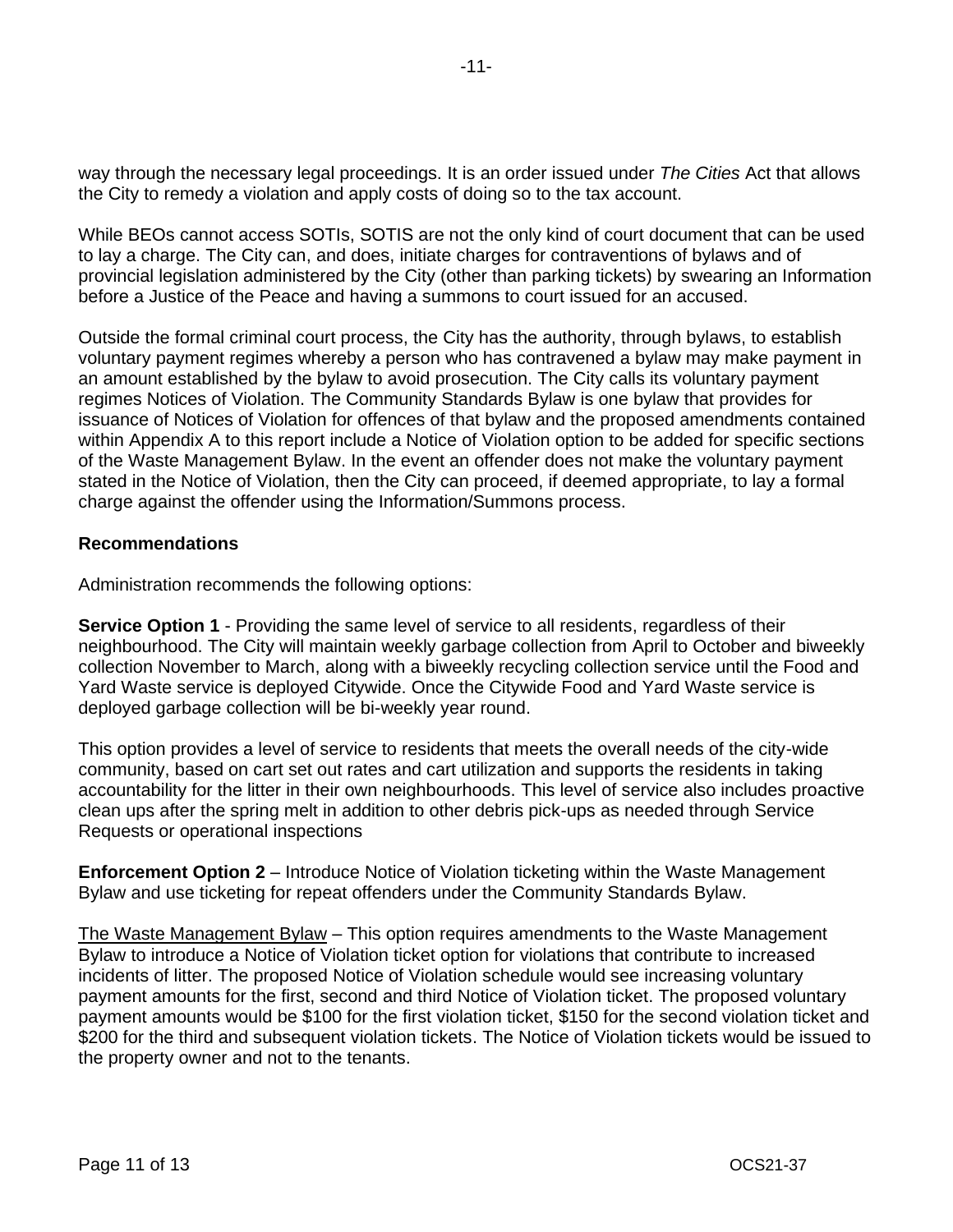As part of this option, BEOs would be equipped with tags to notify residents of carts that are left out in the alley following the collection day. The tagging done by BEOs would be provided to the program area for tracking and further enforcement action, as deemed necessary. This collaborative response allows the City to be proactive on matters that contribute to debris and litter in alleys.

In this option, a Notice of Violation ticket would be issued as part of an escalated enforcement program that is focused first on achieving compliance through education, specifically, tagging of bins followed by a letter to the property owner and the client in billing. If non-compliance continues, the City would use escalated enforcement tools, such as a violation ticket or a prosecution. In extreme situations where ticketing or a prosecution does not result in the property owner complying with the requirements in the Waste Management Bylaw, the City would look to suspend or cancel services.

In the event the person does not pay the voluntary payment or if the City chooses to proceed directly to prosecution, the Administration recommends amendments to the Waste Management Bylaw to introduce specific fines for violations that contribute to increased incidents of litter. The proposed fine schedule would see increasing fine amounts for the first, second and third convictions. The fine amounts would be \$200 for the first conviction, \$250 for the second conviction and \$300 for the third conviction. For the fourth and subsequent convictions, the court will establish an appropriate fine up to the maximums permitted under *The Cities Act*. The offence notice would be issued to the property owner and not the tenants.

The Regina Community Standards Bylaw – In this option, a Notice of Violation ticket would be issued for any repeat offender of the untidy and unsightly regulations within a calendar year. A repeat offender occurs when the same violation occurs at the same location with the same owner. In these situations, a Notice of Violation ticket would be issued for a second or subsequent violation. Notice of Violation ticketing is already an option within the Bylaw, with a fine amount for \$500 for a first violation ticket, \$1,000 for a second violation ticket and \$1500 for a third violation ticket. Therefore, an amendment to the Community Standards Bylaw is not required.

To reduce enforcement times, the Bylaw Enforcement Branch will no longer issue informal notices to property owners as part of their process and issue an order under *The Cities Act* for all violations instead. This administrative change in process is estimated to reduce compliance times by up to 14 days depending on enforcement demands, whether compliance is achieved voluntarily and when the remedy by the City is scheduled to be completed.

### **DECISION HISTORY**

At its meeting on April 29, 2021, City Council passed Motion 21-3, which directed Administration to bring back a report to the Operations and Community Services Committee in Q4 of 2021 providing recommendations on enforcement of litter and garbage on private and public property, as well as service level options related to garbage and recycling services.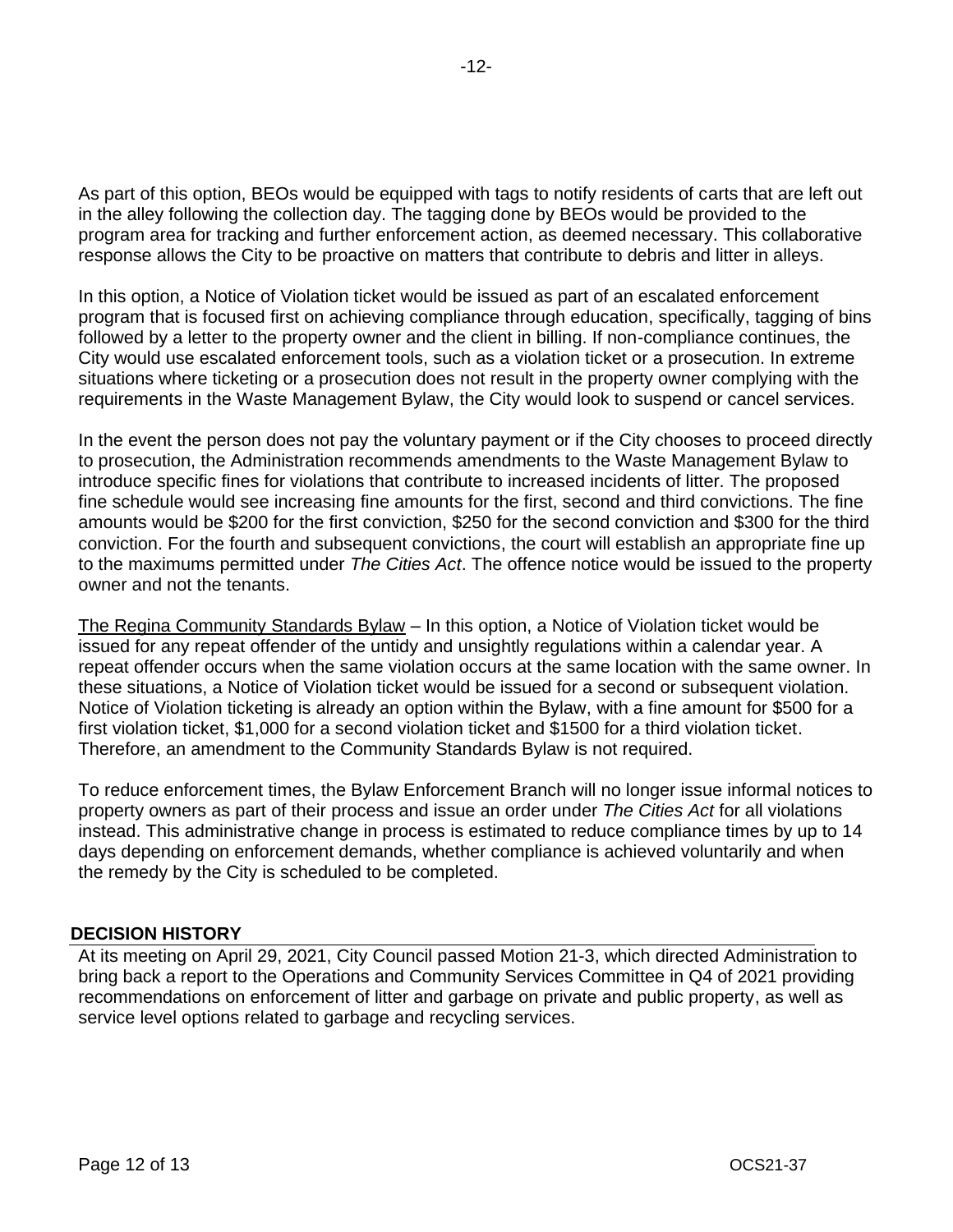Respectfully Submitted, Respectfully Submitted,

cutive Services 11/3/2021 Kim irector, Citizen Services  $11/$ 

Prepared by: Janet Aird, Manager, Waste Diversion

## **ATTACHMENTS**

Appendix B - Municipal Scan Waste Services Enforcement Appendix A - Proposed Notice of Violation Schedule For The Waste Management Bylaw, 2012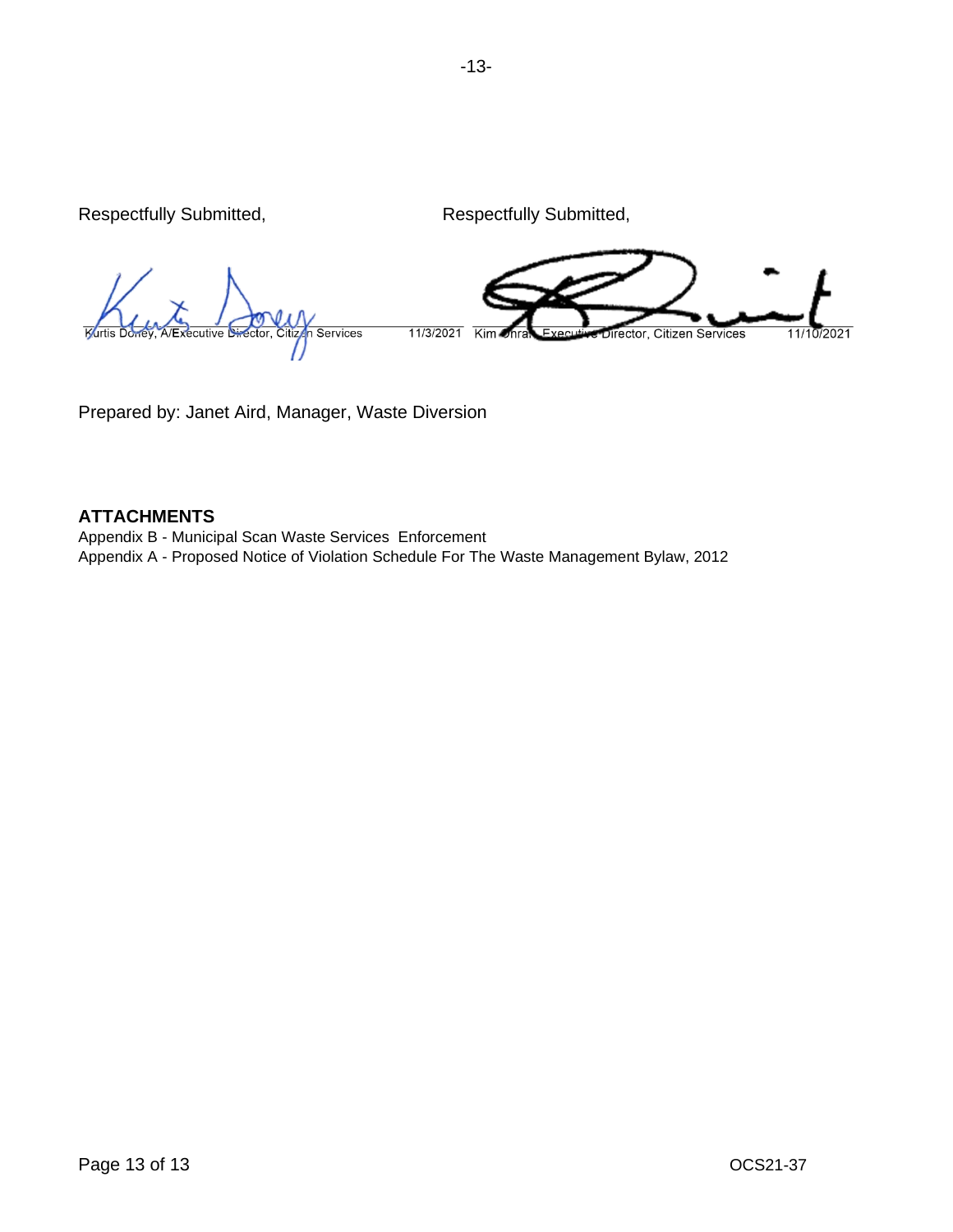| Municipality         | Are additional services provided for low income areas?                                                                                                                                                                                                                                                                                                                                                                                                                                                                                                                                                                              |  |  |
|----------------------|-------------------------------------------------------------------------------------------------------------------------------------------------------------------------------------------------------------------------------------------------------------------------------------------------------------------------------------------------------------------------------------------------------------------------------------------------------------------------------------------------------------------------------------------------------------------------------------------------------------------------------------|--|--|
| Saskatoon            | Same services for whole city.<br>City does have litter issues in low income areas but doesn't have any<br>special programs to control other than cleanup activities.                                                                                                                                                                                                                                                                                                                                                                                                                                                                |  |  |
| <b>Prince Albert</b> | No service differences identified.                                                                                                                                                                                                                                                                                                                                                                                                                                                                                                                                                                                                  |  |  |
|                      |                                                                                                                                                                                                                                                                                                                                                                                                                                                                                                                                                                                                                                     |  |  |
| Kelowna              | No service differences identified.                                                                                                                                                                                                                                                                                                                                                                                                                                                                                                                                                                                                  |  |  |
| Portland, Oregon     | Metro(Directly elected Regional Government serves Portland, Oregon<br>and 23 other cities) provides some support for homeless campsites.<br>RID Patrol (Regional Illegal Dumping Patrol) cleans up dumped or<br>abandoned garbage sites near homeless campsites. Metro's bag<br>program offers a free pickup and disposal service for those<br>experiencing homelessness. Low income families generating Health<br>condition related waste, may apply for financial assistance from the<br>City. Eligible Customers will be allowed a garbage service level upgrade<br>for health condition related waste for no additional charge. |  |  |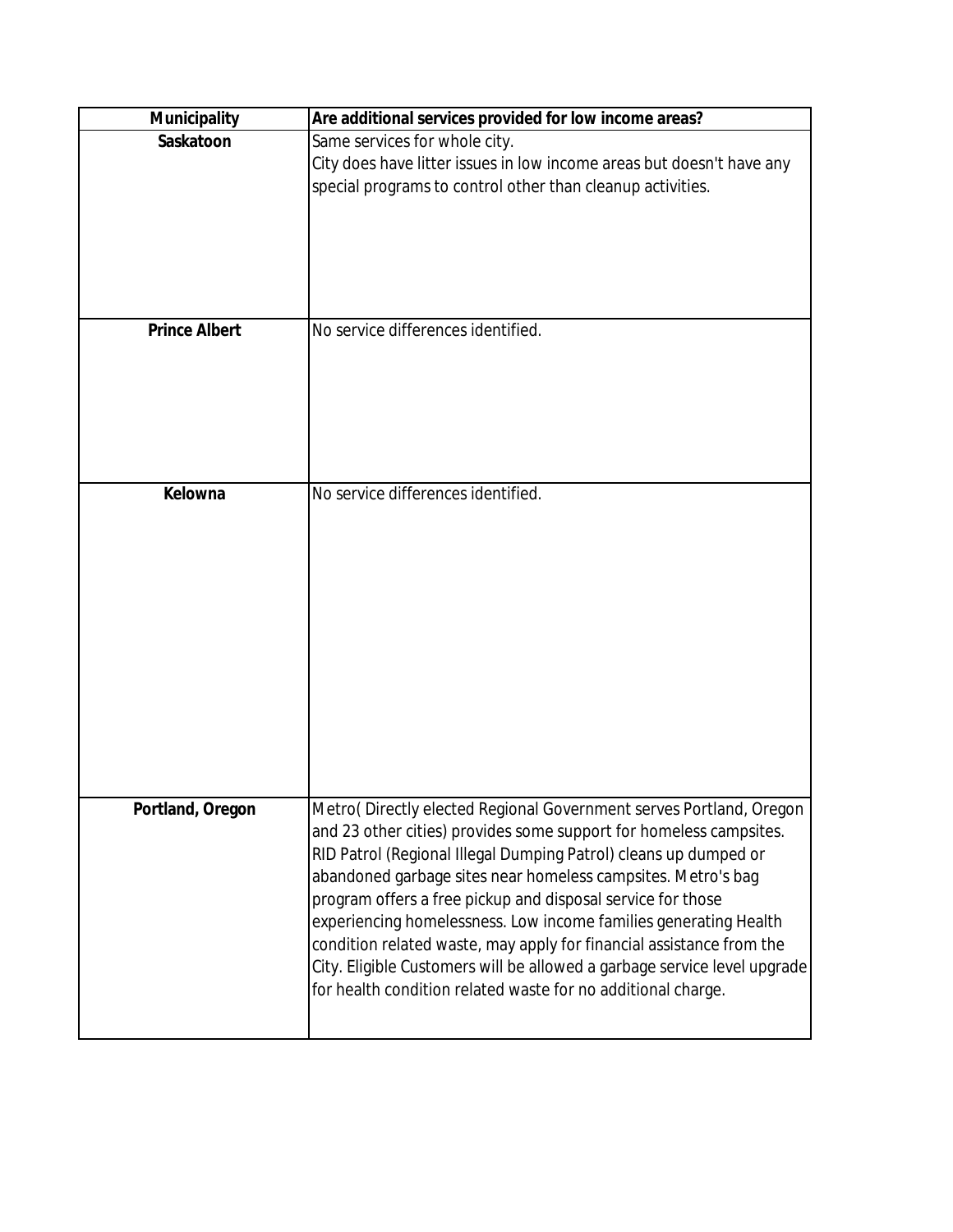| Regional District of Nanaimo | No service differences identified.                                        |
|------------------------------|---------------------------------------------------------------------------|
|                              |                                                                           |
|                              |                                                                           |
|                              |                                                                           |
|                              |                                                                           |
|                              |                                                                           |
|                              |                                                                           |
| Calgary                      | No. All areas receive same service. City does have litter issue           |
|                              | throughout the city and perform cleanups based on complaint basis.        |
|                              | The City of Calgary Parks host an annual litter clean up across the city. |
|                              |                                                                           |
|                              |                                                                           |
|                              |                                                                           |
|                              |                                                                           |
|                              |                                                                           |
|                              |                                                                           |
|                              |                                                                           |
|                              |                                                                           |
|                              |                                                                           |
|                              |                                                                           |
| Denver (American equivalent  | No service differences identified.                                        |
| to Calgary)                  |                                                                           |
|                              |                                                                           |
|                              |                                                                           |
|                              |                                                                           |
|                              |                                                                           |
|                              |                                                                           |
| Edmonton                     | No service differences identified.                                        |
|                              |                                                                           |
|                              |                                                                           |
|                              |                                                                           |
|                              |                                                                           |
|                              |                                                                           |
|                              |                                                                           |
|                              |                                                                           |
|                              |                                                                           |
|                              |                                                                           |
|                              |                                                                           |
|                              |                                                                           |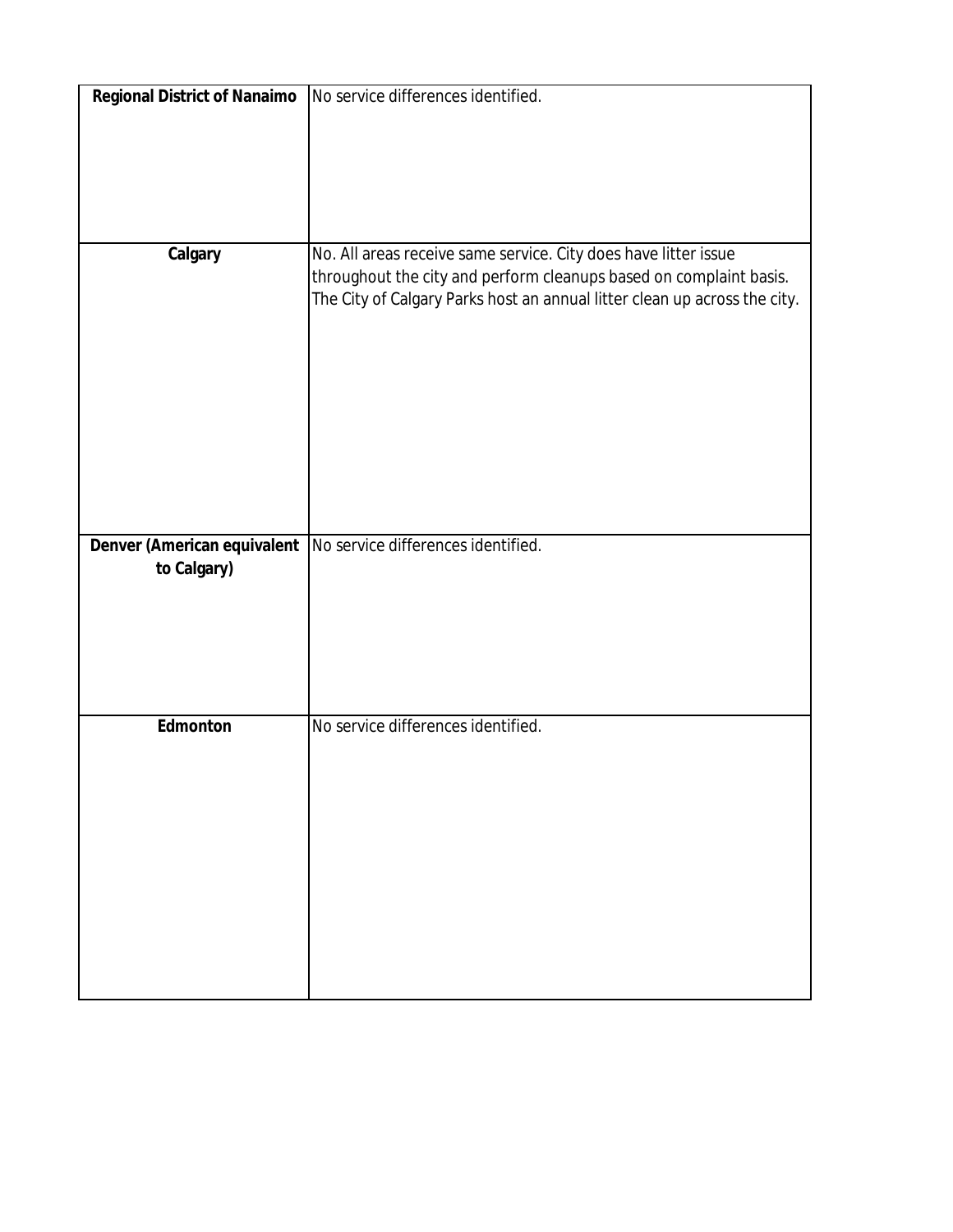| Minneapolis (American   | No service difference identified. All areas receive same services.  |
|-------------------------|---------------------------------------------------------------------|
| equivalent to Edmonton) |                                                                     |
|                         |                                                                     |
|                         |                                                                     |
|                         |                                                                     |
|                         |                                                                     |
|                         |                                                                     |
|                         |                                                                     |
|                         |                                                                     |
|                         |                                                                     |
|                         |                                                                     |
|                         |                                                                     |
|                         |                                                                     |
|                         |                                                                     |
|                         |                                                                     |
|                         |                                                                     |
|                         |                                                                     |
|                         |                                                                     |
|                         |                                                                     |
|                         |                                                                     |
| Winnipeg                | No additional services are offered but they will offer services for |
|                         | charity for reduced cost.                                           |
|                         |                                                                     |
|                         |                                                                     |
|                         |                                                                     |
|                         |                                                                     |
|                         |                                                                     |
|                         |                                                                     |
|                         |                                                                     |
|                         |                                                                     |
|                         | No service differences identified.                                  |
| <b>Region of Peel</b>   |                                                                     |
|                         |                                                                     |
|                         |                                                                     |
|                         |                                                                     |
|                         |                                                                     |
|                         |                                                                     |
|                         |                                                                     |
|                         |                                                                     |
|                         |                                                                     |
|                         |                                                                     |
|                         |                                                                     |
|                         |                                                                     |
|                         |                                                                     |
|                         |                                                                     |
|                         |                                                                     |
|                         |                                                                     |
|                         |                                                                     |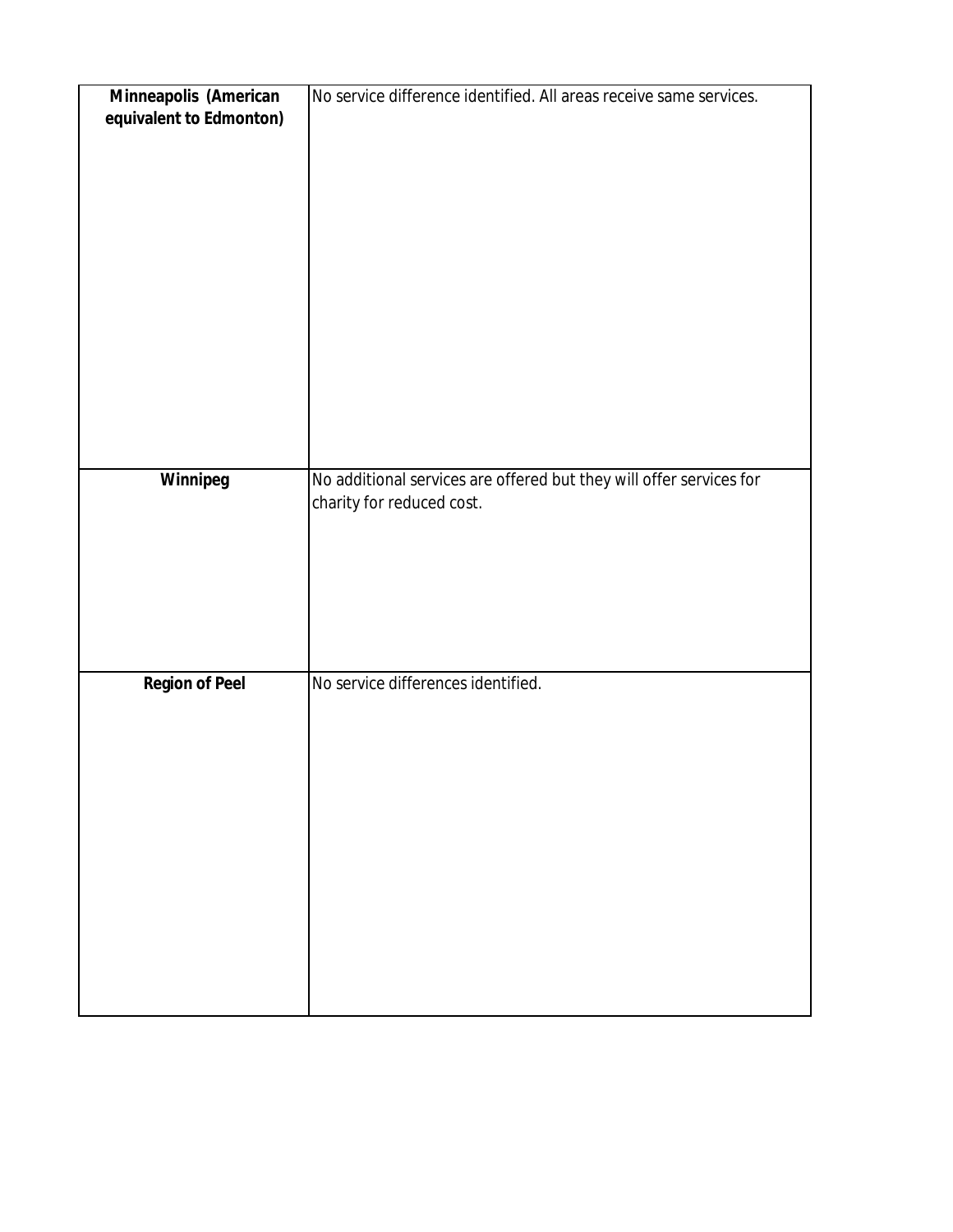| Guelph             | No service level differences identified. |
|--------------------|------------------------------------------|
|                    |                                          |
|                    |                                          |
|                    |                                          |
|                    |                                          |
|                    |                                          |
|                    |                                          |
|                    |                                          |
|                    |                                          |
|                    |                                          |
| <b>Thunder Bay</b> | No service level differences identified. |
| <b>Halifax</b>     | No service level differences noted.      |
|                    |                                          |
|                    |                                          |
|                    |                                          |
|                    |                                          |
|                    |                                          |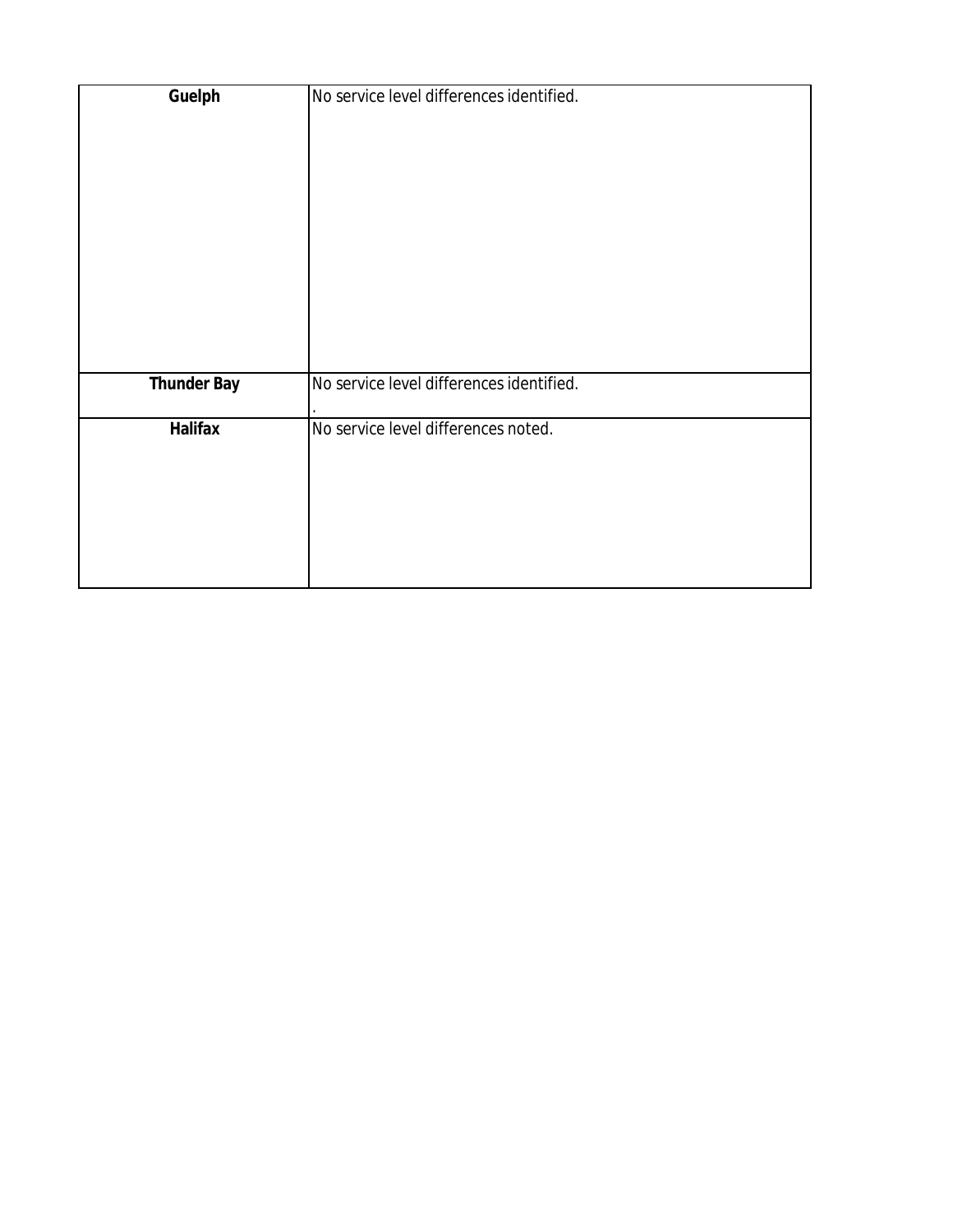| Do they have enforcement provisions related to waste?                                              | Do they actively enforce?                  |
|----------------------------------------------------------------------------------------------------|--------------------------------------------|
| Yes. 1. Tickets can be issue for waste bylaw infractions 1st Offence -                             | Cart-related offences as follows:          |
| \$100, 2nd - \$200, 3rd or subsequent - not less than \$200 and not                                | 1st offence - Warning                      |
| more than \$10,000 for individuals. For corporations, can be up to                                 | 2nd offence - Letter                       |
| \$25,000. 2. Disposing garbage & recycling other than permitted in                                 | 3rd offence - Ticket                       |
| bylaw may be ticked 1st offence-\$500, 2nd- \$1000, 3rd or                                         | Not all offences are eligible for tickets. |
| subsequent - \$2,000-\$10,000.                                                                     |                                            |
|                                                                                                    |                                            |
|                                                                                                    |                                            |
| Bylaw infractions can be fined as, 1st offence - \$100, 2nd - \$200, 3rd                           |                                            |
| & subsequent - \$300. If penalty paid within 10 days of notice of                                  |                                            |
| violation shall be 25% discounted for 1st & 2nd offence.                                           |                                            |
|                                                                                                    |                                            |
|                                                                                                    |                                            |
|                                                                                                    |                                            |
|                                                                                                    |                                            |
| Every person who violates any provision of bylaw, or who permits any They generally don't enforce. |                                            |
| act or thing to be done in violation of bylaw, or who fails to do any                              |                                            |
| act or thing required by bylaw, shall be deemed to have committed                                  |                                            |
| an offence against this bylaw and shall be liable to a fine up to \$150                            |                                            |
| per offence.                                                                                       |                                            |
|                                                                                                    |                                            |
|                                                                                                    |                                            |
|                                                                                                    |                                            |
|                                                                                                    |                                            |
|                                                                                                    |                                            |
|                                                                                                    |                                            |
|                                                                                                    |                                            |
|                                                                                                    |                                            |
|                                                                                                    |                                            |
| Any person violating any provision of this chapter shall be subject to:                            | No active enforcement noted.               |
| (1) A civil fine of not more than US\$500 for each violation; and (2) An                           |                                            |
| award of costs to reimburse Metro for the administrative costs of                                  |                                            |
| investigation and collection; and cleanup, management, and disposal                                |                                            |
| costs incurred.                                                                                    |                                            |
|                                                                                                    |                                            |
|                                                                                                    |                                            |
|                                                                                                    |                                            |
|                                                                                                    |                                            |
|                                                                                                    |                                            |
|                                                                                                    |                                            |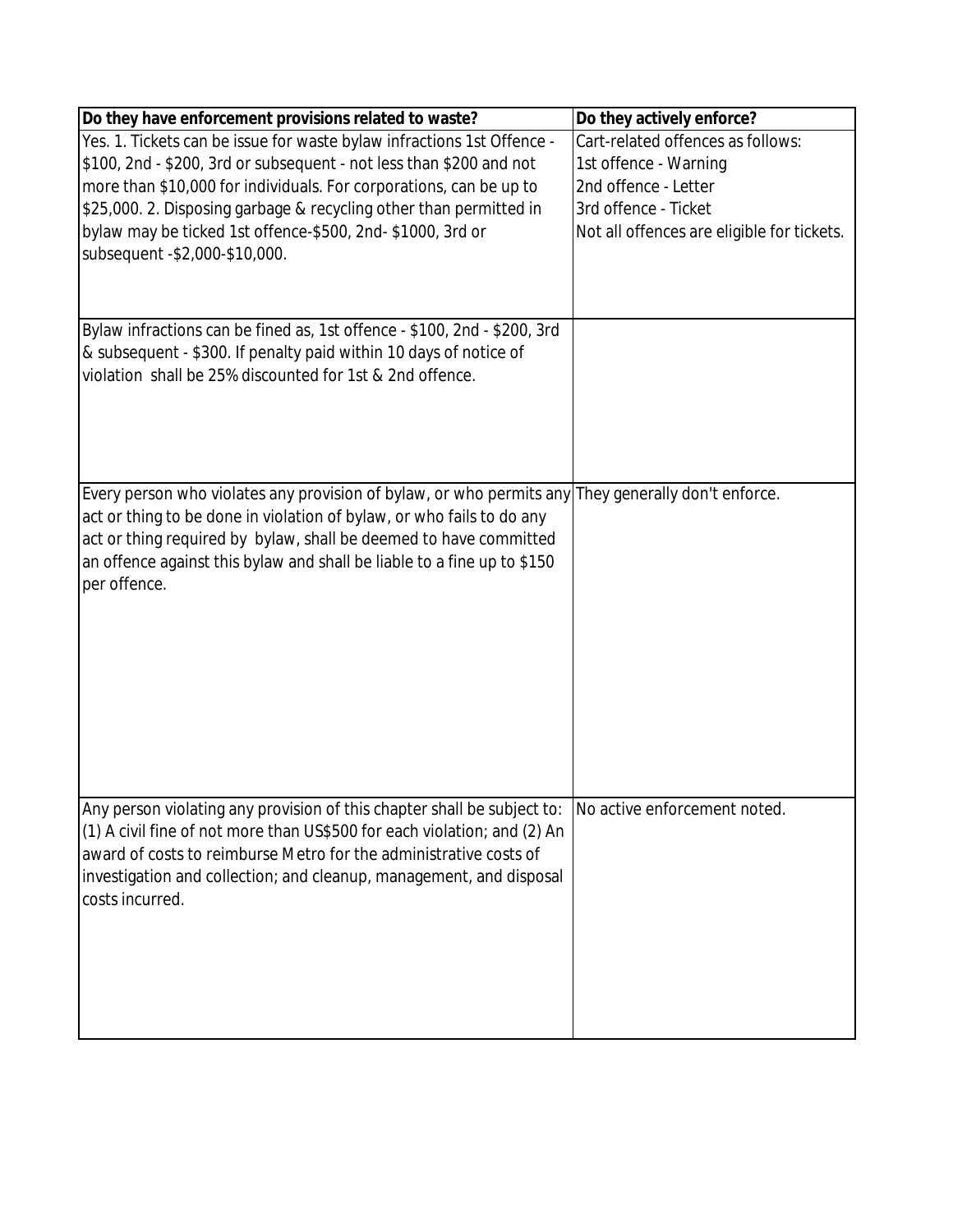| Any person who contravenes the bylaw, by doing any act which the<br>bylaw forbids, or omitting to do any act which the bylaw requires is<br>guilty of an Offence and is liable, on summary conviction, to a fine of<br>not less than \$200 and not more than \$2,000.                                                                                                                                                                                                                                                                                                                                                                                                                                                  | No active enforcement noted.                                                                                                                                                         |
|------------------------------------------------------------------------------------------------------------------------------------------------------------------------------------------------------------------------------------------------------------------------------------------------------------------------------------------------------------------------------------------------------------------------------------------------------------------------------------------------------------------------------------------------------------------------------------------------------------------------------------------------------------------------------------------------------------------------|--------------------------------------------------------------------------------------------------------------------------------------------------------------------------------------|
| A person who commits an offence under waste bylaw may be issued<br>a violation ticket by a Bylaw Enforcement Officer. If the person to<br>whom an order has been issued pursuant to the Bylaw sections, fails<br>to comply with the order within the time specified the City may take<br>whatever steps are necessary to remedy the breach of this Bylaw and<br>the cost of doing so becomes a debt owing to the City by the person<br>to whom the order was issued. Any person who contravenes a<br>provision of waste Bylaw is guilty of an offence and is liable to the<br>penalty on conviction as follow, for a first offence- between \$125-<br>\$250, for repeated offence within 24 months will be \$250-\$500 | First and second violations - Verbal<br>Warning or Warning letter, repeated<br>violations may be ticketed. Mostly the<br>City doesn't enforce ticketing as have<br>some limitations. |
| Each manager and director authorized to enforce the provisions of<br>this article shall coordinate with the manager of transportation and<br>infrastructure to establish policies to assist in the assessment of civil<br>penalties for administrative citations issued for illegal dumping or<br>unlawful disposal. First citation: US\$150. Second citation: US\$500.<br>Third and each subsequent citation: \$999.                                                                                                                                                                                                                                                                                                  |                                                                                                                                                                                      |
| A person or owner found guilty of an offence under Waste Bylaw is<br>liable to a fine in an amount not less than \$250. If a person or owner<br>is guilty of a subsequent offence, the fine amounts are doubled.                                                                                                                                                                                                                                                                                                                                                                                                                                                                                                       |                                                                                                                                                                                      |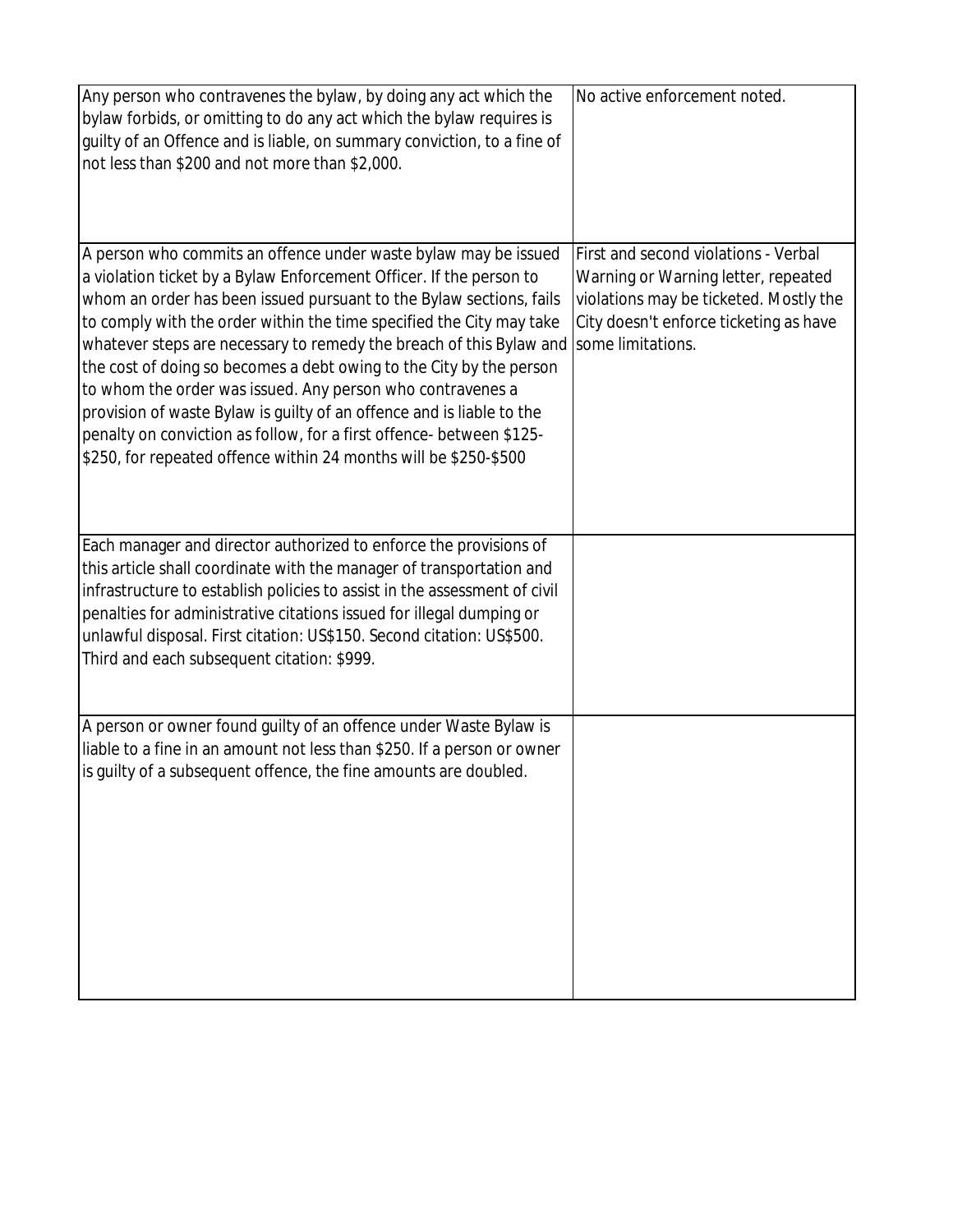| Enforcement may include the abatement of overflowing dumpsters                                             |                                            |
|------------------------------------------------------------------------------------------------------------|--------------------------------------------|
| upon failure of the owner to respond to written orders with the                                            |                                            |
| resultant cost assessed against the property. The director of                                              |                                            |
| regulatory services or any authorized representative may order to                                          |                                            |
| clean up and charge for the cleanup or other abatement of                                                  |                                            |
| overflowing dumpsters or any other solid waste collection device or                                        |                                            |
| solid waste collection point throughout the city, whether or not the                                       |                                            |
| city provides solid waste and recycling services for the property                                          |                                            |
| involved. Any building owner or operator who fails, omits, neglects,                                       |                                            |
| or refuses to comply with the provisions of separation and collection                                      |                                            |
| of recyclable material requirement after any period of compliance                                          |                                            |
| provided for in the notice, shall be subject to a fine of US\$100 for a                                    |                                            |
| first offense within 12 months and a fine of US\$200 for a second                                          |                                            |
| offense within 12 months. A third offense within 12 months shall                                           |                                            |
| subject the party to a fine of US\$450 and a US\$700 fine shall be                                         |                                            |
| imposed for the fourth and any subsequent violation within any 12                                          |                                            |
| months period.                                                                                             |                                            |
| Upon summary conviction for the contravention of bylaw provision,                                          | Truck driver has tags but they are not     |
| to a fine of not less than \$300 for individuals or \$600 for corporations used often. Bylaw officers have |                                            |
| plus mandatory court costs as provided by The Summary Convictions                                          | authority to issue tickets but don't right |
| Act. In addition to his or her powers of enforcement as a designated                                       | now unless it's a very large infraction.   |
| employee, the Director may refuse to provide solid waste collection                                        | They are currently working on training     |
| services if appropriate fees not paid or not in compliance with waste                                      | programs for future tagging/ticketing.     |
| by-law or another by-law of the City.                                                                      |                                            |
|                                                                                                            |                                            |
|                                                                                                            |                                            |
| Where any person contravenes any provision of Waste Bylaw, the                                             |                                            |
| Commissioner, or any Officer may, by written notice delivered by                                           |                                            |
| personal service, require such person to comply with this Bylaw                                            |                                            |
| within the time specified in the notice. Where a person does not                                           |                                            |
| comply with a notice issued, the Commissioner may perform or carry                                         |                                            |
| out that which is required to be done or cause it to be performed or                                       |                                            |
| carried out at that person's expense.                                                                      |                                            |
|                                                                                                            |                                            |
|                                                                                                            |                                            |
|                                                                                                            |                                            |
|                                                                                                            |                                            |
|                                                                                                            |                                            |
|                                                                                                            |                                            |
|                                                                                                            |                                            |
|                                                                                                            |                                            |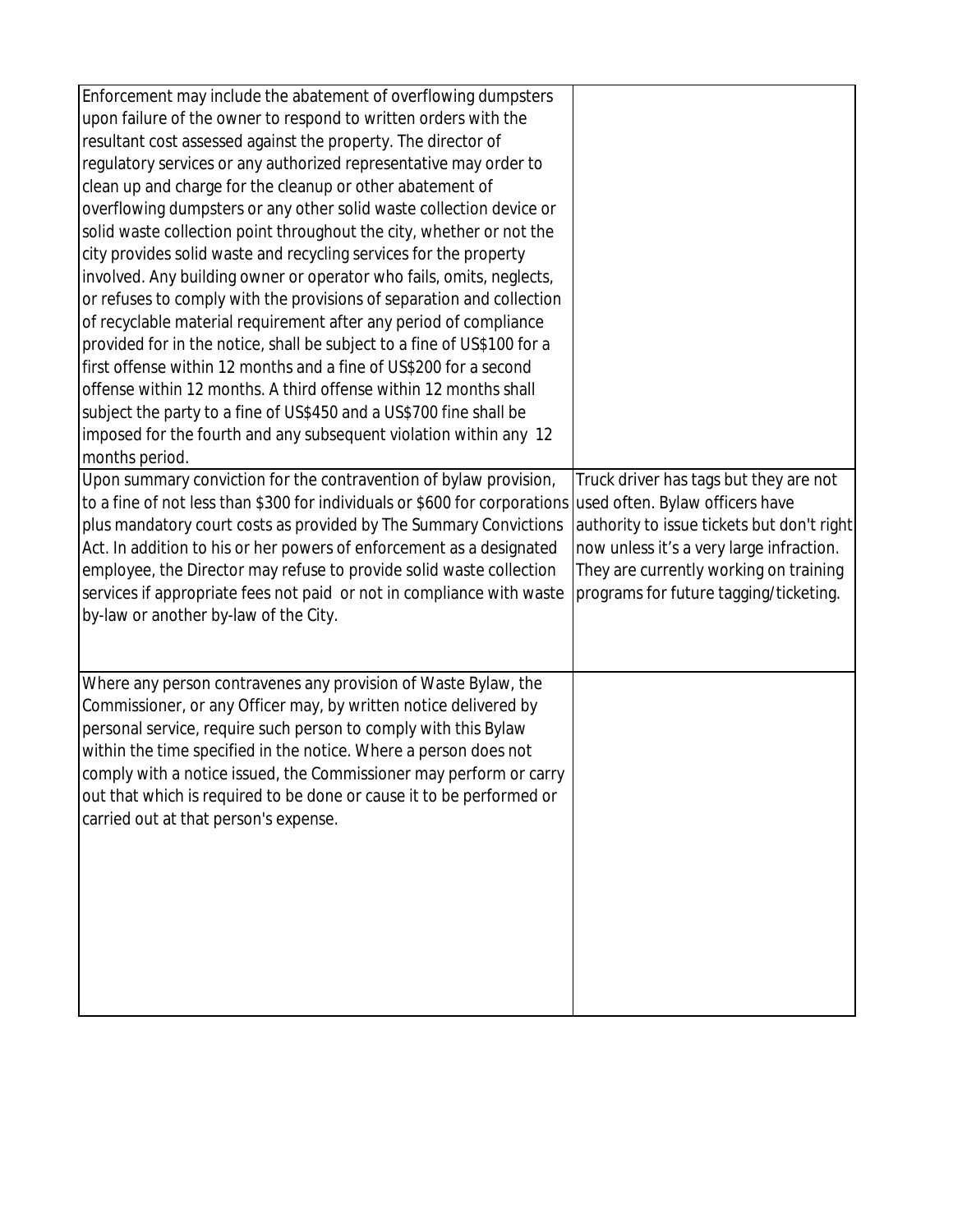| If an Officer finds waste which is either not stored or not set out in<br>accordance with the provisions of waste By-law, the Officer may issue<br>an Order to the responsible Waste Generator or Property Owner,<br>requiring the waste described in the Order to be removed at the<br>expense of the Waste Generator or Property Owner, or to be<br>properly stored or set out in accordance with the provisions of waste<br>By-law. If a Waste Generator or Property Owner has not complied<br>with any applicable provision of this By-law, and the applicable<br>property receives City Waste Collection Service, then the City may<br>discontinue the City Waste Collection Service to that property |  |
|------------------------------------------------------------------------------------------------------------------------------------------------------------------------------------------------------------------------------------------------------------------------------------------------------------------------------------------------------------------------------------------------------------------------------------------------------------------------------------------------------------------------------------------------------------------------------------------------------------------------------------------------------------------------------------------------------------|--|
| Based on complaint.                                                                                                                                                                                                                                                                                                                                                                                                                                                                                                                                                                                                                                                                                        |  |
| Every person who violates any provision of Waste Bylaw is quilty of<br>an offence and is liable on summary conviction to a penalty of not<br>less than \$200 and not more than \$10,000 and in default of payment<br>thereof to a term of imprisonment for not more than 60 days.                                                                                                                                                                                                                                                                                                                                                                                                                          |  |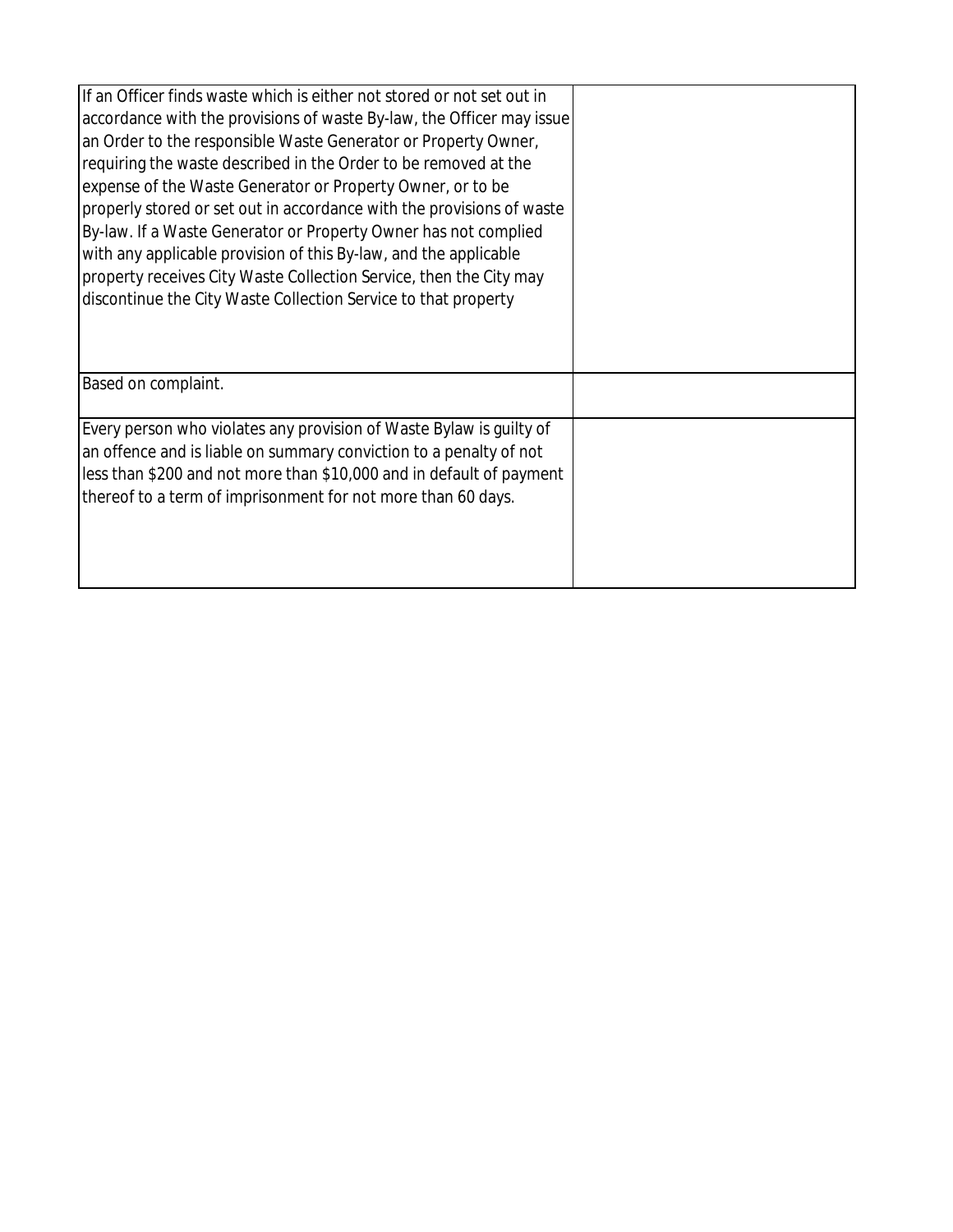## **For what infractions can they issue a waste related ticket?**

Waste accumulation on property other than as permitted; Not covering waste while transporting; Owner/operator of vehicle involved in illegal waste disposal (Illegal dumping of waste); Placing carts in public right-ofway 24 hrs before collection day; Leaving carts in public right-of-way after 24hrs of collection day; Disposing garbage in recycle cart; Dispose recyclable materials other than as permitted; Not maintaining carts in a sanitary state; Causes any loss of or damage to city owned waste containers.

Disposes of garbage or recyclable material other than as permitted in Bylaw; Not securing waste loads while transporting; illegal dumping; causes any loss of or damage to a City-owned waste containers; Failing to maintain waste containers in sanitary state; Leaving carts in public right-of-way for more than 24 hrs; Disposing commercial recyclables in recycling depots; Disposing non recyclable materials in recycling depots

Accumulation of rubbish on premises; Illegal waste dumping in public place; Disposing garbage or recyclable in prohibited places; dispose imported materials; Use of landfill/depots after hours; Fail to cover load while transporting; dispose of Garbage any place other than a Garbage Cart for collection as part of the City's collection system; Dispose of Mandatory Recyclable Material any place other than a Recyclables Cart or directly at a Recycling depot; Deposit Garbage or Yard Waste to a Recycling Depot; Place Garbage for pick-up with the Garbage of others or place Garbage in Garbage Carts owned by others without that Owner's permission; Scavenge Garbage or Recyclable Materials, whether placed out for collection at Residential Dwelling Premises or deposited at a Recycling Depot or the Landfill; Contamination of garbage, recycle or yard waste cart.

Throw or place any solid waste, upon the private land or waters of another person, into a solid waste receptacle of another person without the permission of the owner, upon public lands or waters, or upon any public place other than at a solid waste facility authorized to accept; Vehicles with uncovered load of waste or recyclable while transporting; delivering to a Metro household hazardous waste facility or collection event any hazardous waste other than household hazardous waste; Disposing hazardous waste in transfer station.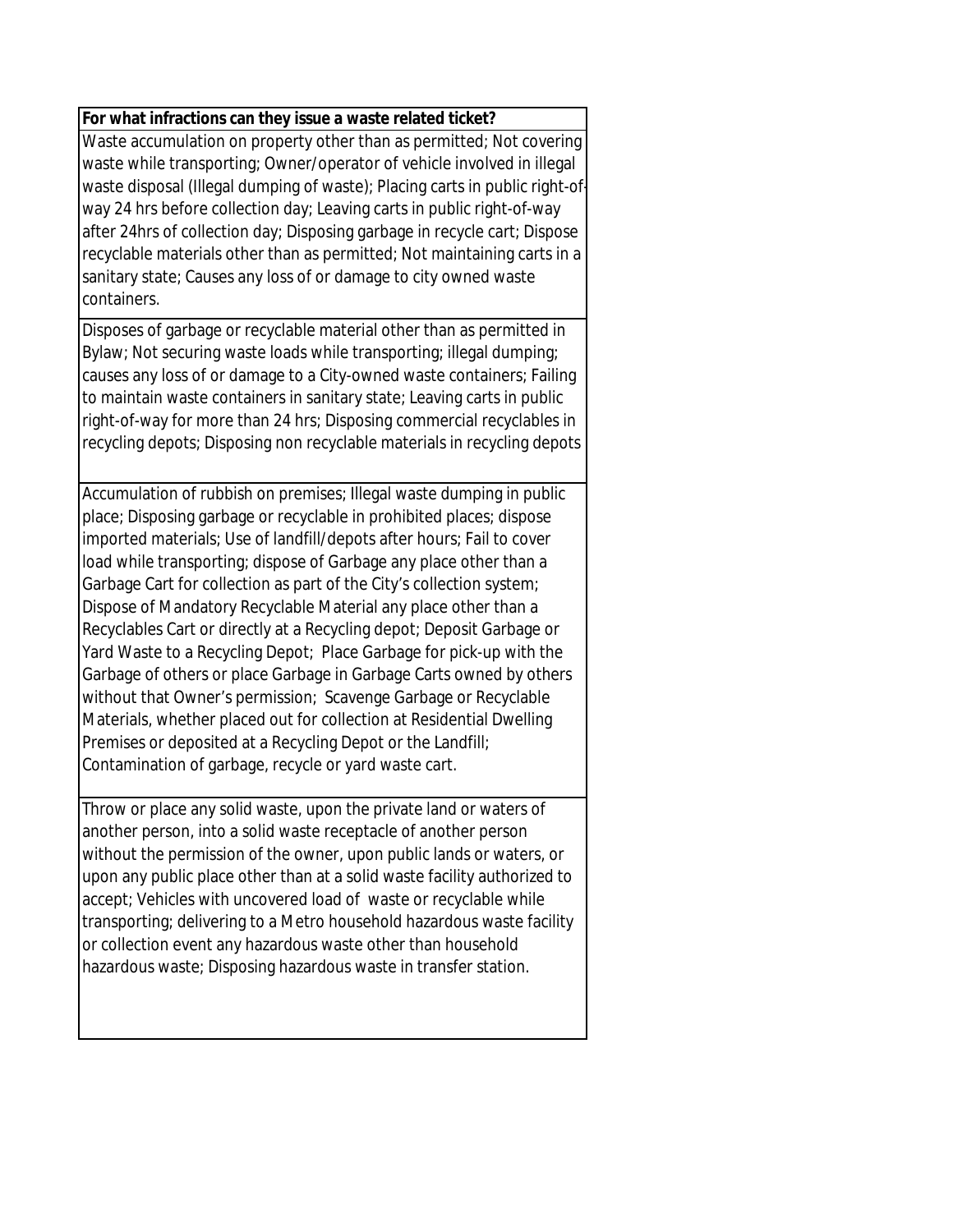Deposit or dispose of refuse in places other than designated place or authorized collection container; Contamination of recycling cart or food waste cart; disposing banned Recyclables; exceed the weight limit or capacity specified on the Collection Cart; setting out carts for collection earlier than 5 AM on collection day and not removing cart 10 PM on collection day; Not maintaining carts in good, clean and sanitary condition; disposing waste on public property. Not storing waste where it was generated or storing waste in others property without concern of that property owner; A person depositing waste in automated container or next to container without consent of the container's owner; Not storing waste properly on property; A person setting out containers creating offensive odour or untidy to adjacent premises; Not keeping automated collection containers clean; Fail to appropriately sort waste materials; setting out collection containers with more than 60 kg in total weight; Fail to set out containers for collection without obstructing traffic in street or alley; Set out collection containers earlier than 7 p.m. on the day before collection day or fail to remove containers from collection location before 7 p.m. on collection day.

Dispose of or remove any trash to dump, litter, deposit or cause to be deposited on any public or private property other than those premises lawfully designated for waste storage; deposit any trash in city-owned trash containers which are designated by the department of transportation and infrastructure for residential use only; Any commercial user to deposit any trash in city-owned trash containers; Deposit any trash in privately owned trash containers without the owner's permission;

Any person who disturbs, or remove the contents of a container; scavenging City waste facility or waste containers; Damaging or tamper with or vandalize waste containers; disposing of waste produced at residential premises or non-residential premises into a public litter receptacle; depositing waste into a container without the consent of an owner of the premises where the container is located; fail to properly sort and segregate recyclable materials before disposal into a blue bin designated at a community recycling depot; residents fail to sourceseparate and place within the correct type of container for curbside collection; Residents using plastic liner or plastic bag or uncertified compostable bag as a liner in an organic cart; set out carts with contamination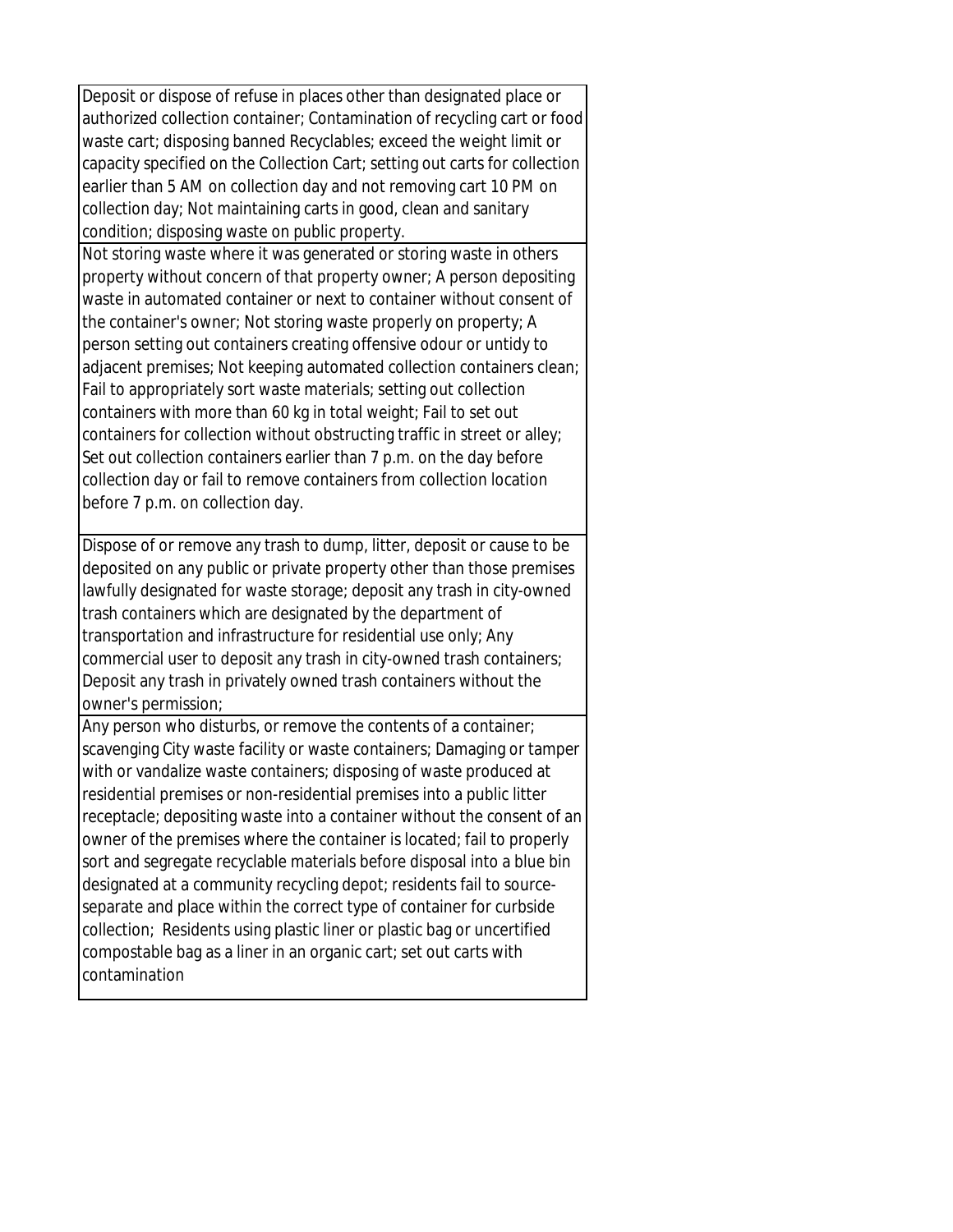Illegal dumping in public or private property; Depositing wastes or recyclables in any other containers without the permission of owner or occupier; Littering park and parkways.

Remove solid waste from one property and deposit it on another property with out concern of property owner; place solid waste into any container in others property without the concern of an owner of the container or property; placing unacceptable waste in recycle waste container and compostable waste container; scavenge or pick through or remove solid waste that is located at a solid waste disposal site and from collection container; fail to maintain collection cart in clean and odour-free state; fail to store collection carts in private property unless set out for collection;

Set out collection carts obstructing the travelled portion of the roadway or sidewalk or footpath; Set Out Residential Waste prior to 7:00 p.m. on a day immediately preceding a Scheduled Collection Day and not removed from the Collection Point at which it was Set Out no later than 8:00 p.m. on the Scheduled Collection Day; Set Out Residential Waste which is not contained in a Proper Receptacle; Set Out Waste in a Proper Receptacle which is emitting a foul or offensive odour; set out containers packed in such a manner that Waste exceeds the height of the receptacle; fail to keep Cart in good condition, and not in a condition that is noxious, offensive or dangerous to public health; set out containers with contamination; Fail to source-separate Waste as described in By-law; Set Out, place, discard or cause Waste to be placed on Public Property other than as provided for herein; Scavenge any Waste that has been Set Out for collection;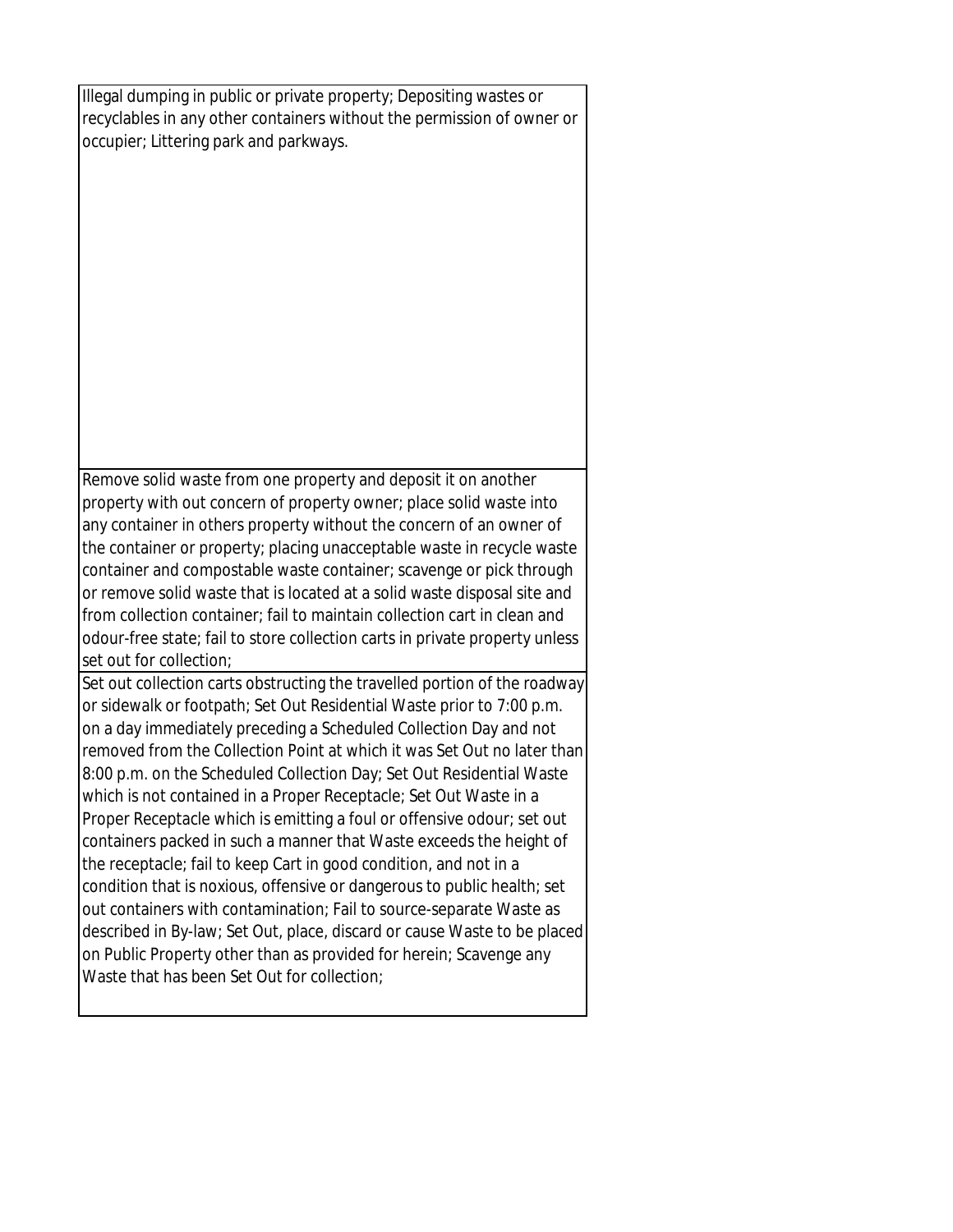Fail to ensure Cart or Front-end Bin in good condition, and not in a condition that is noxious, offensive or dangerous to public health; Fail to separate Organics, Recyclables and Garbage from any Noncollectable Waste before set out for collection; Set out carts for collection before 5:00 p.m. on the day preceding the day scheduled for collection and all Containers, and any waste not collected, are removed from the Collection Point before 7:00 p.m. on the day of collection; scattering any waste set out for collection pursuant to waste Bylaw, whether on public or private property; Fail to set out for collection without impede or obstruct pedestrian or vehicular traffic or as to endanger the safety of the public; Deposit refuse generated on private property, into public street or park containers.

No Waste Bylaw.

The owner or occupier who fail to utilize regulation containers for the storing and collection of mixed waste or recyclable materials and organic materials; fail to maintain such regulation containers in good repair and in a sanitary condition; fail to source-separate all collectible waste generated from eligible premises at the point of generation so as to comply with the provincial disposal bans and to facilitate; deposit or cause the deposit of illegally dumped material.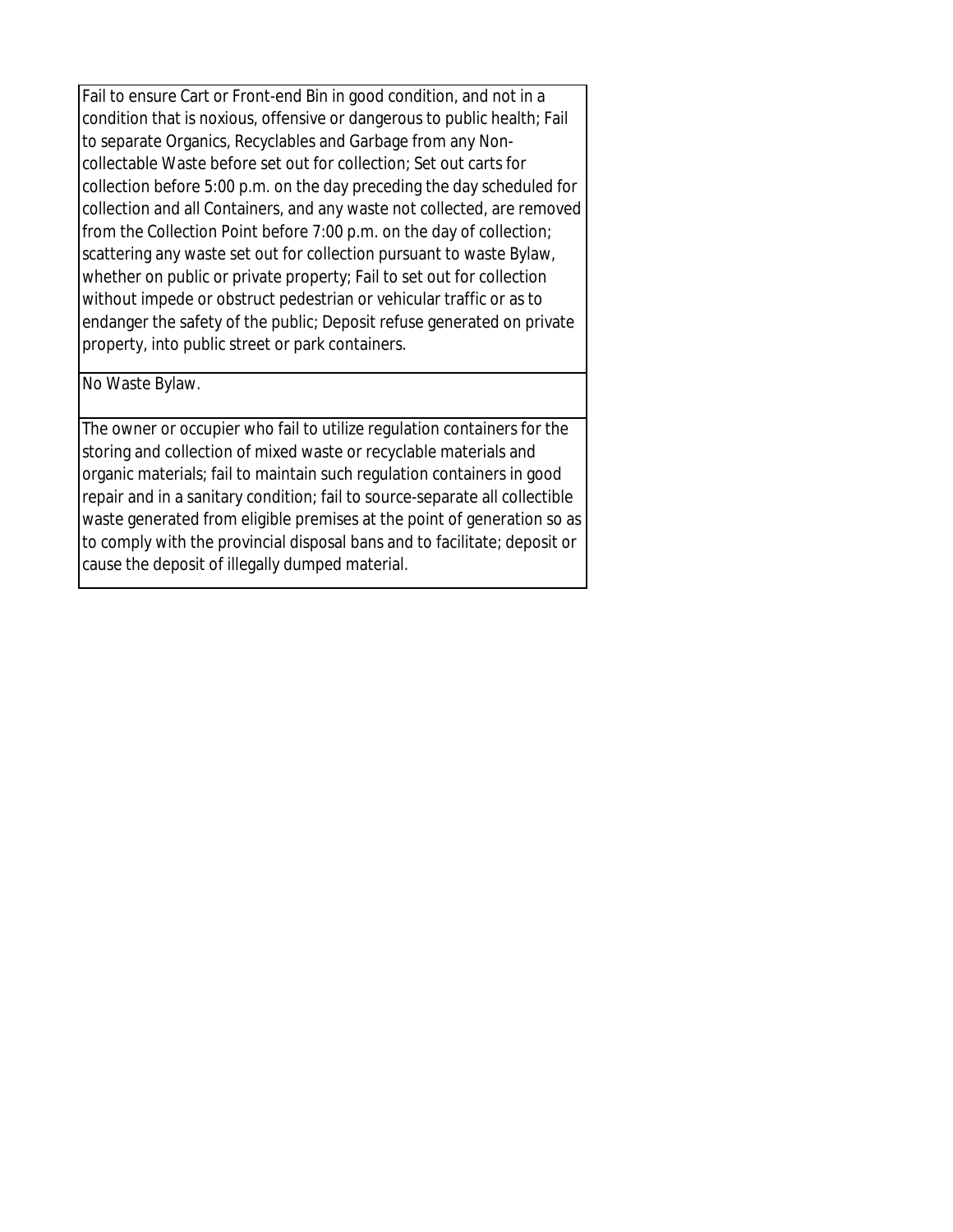## **APPENDIX A**

## **PROPOSED NOTICE OF VIOLATION SCHEDULE FOR** *THE WASTE MANAGEMENT BYLAW, 2012*

Repeal section 2 and replace with the following:

2. The authority for this Bylaw is sections 8, 324, 330, 333, and 355 of *The Cities Act*,

Repeal section 13 and replace with the following:

- 13. No person shall cause, permit or allow waste to be:
	- (a) placed anywhere other than a container, commercial bin or specified location at the landfill; or
	- (b) as otherwise specified in this or any other applicable bylaw.

Add a new section 13.1 as follows:

13.1 If the identity of the person who has caused, permitted, allowed or disposed of or placed waste on land contrary to this Bylaw cannot reasonably be ascertained, then the owner or occupant of the land shall remove the waste or cause the waste to be removed.

Add the following provisions to Part IX OFFENCES AND PENALTIES:

56.2(1) When a Bylaw Enforcement Officer has reason to believe that a person has contravened any provision of this Bylaw specified in Schedule "F", the Bylaw Enforcement Officer may issue a Notice of Violation to the person in contravention.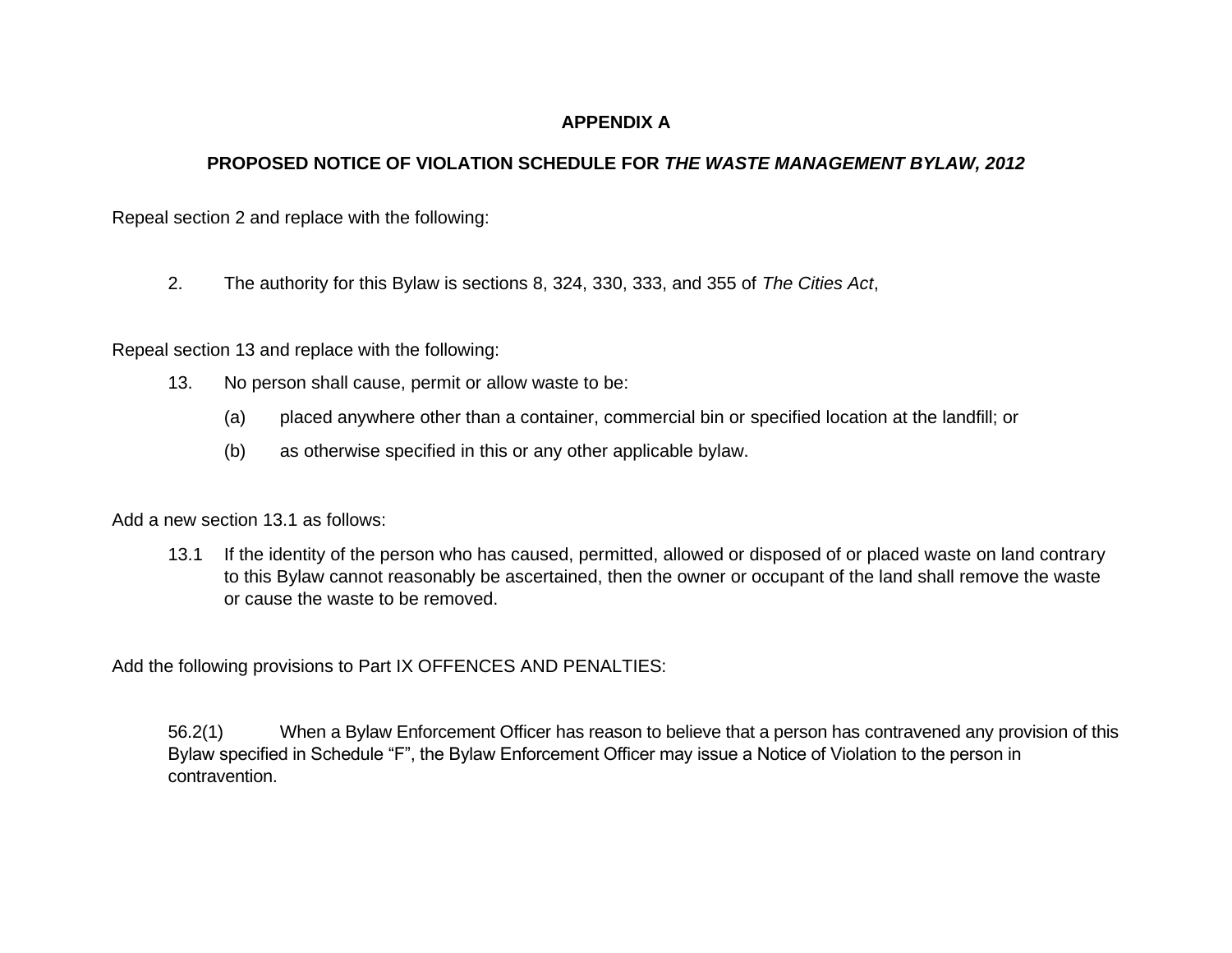- (2) A Notice of Violation issued pursuant to subsection (1) shall contain a voluntary payment amount, determined by the nature of the contravention and the number of times a notice of violation has been issued for a contravention of the same nature, at the same property, to the same owner, as prescribed in Schedule "F".
- (3) Where a Notice of Violation is issued, a person may make voluntary payment of the amount shown on the Notice of Violation, if the person does so before the date specified as the payment date set out in the Notice of Violation.
- (4) A Notice of Violation shall be served by any method available to the City pursuant to section 347 of *The Cities Act*.
- (5) Where the City receives a voluntary payment of the prescribed amount in Schedule "F" before a court summons is issued, the person receiving the Notice of Violation shall not be liable to prosecution for the contravention.
- (6) Payment of a voluntary payment amount specified in a Notice of Violation does not relieve the owner of the property from compliance with an order issued pursuant to *The Cities Act* and this Bylaw.

Section 57 is repealed and replaced with:

57 (1) Notwithstanding section 56.2, every person who contravenes any provision of this Bylaw is guilty of an offence and liable on summary conviction to:

- (a) a fine in the amount set out in Schedule "G";
- (b) in the case of an individual, a fine of not more than \$10,000, or imprisonment for not more than 1 year, or to both;
- (c) in the case of a corporation, a fine of not more than \$25,000; and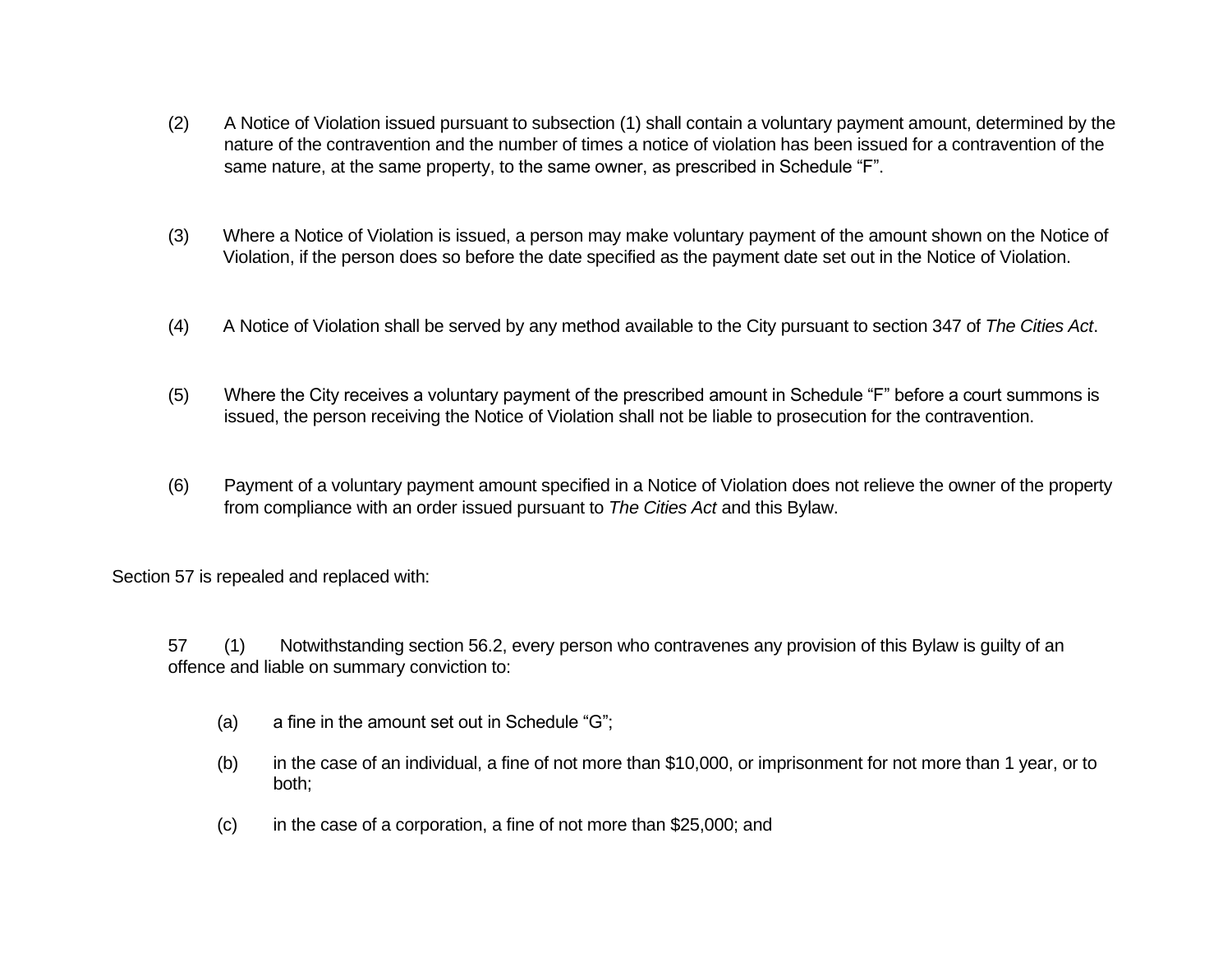(d) in the case of a continuing offence by an individual or a corporation, to a maximum daily fine of not more than \$2,500 for each day or part of a day during which the offence continues.

57.1(1) For the purpose of determining the applicable Notice of Violation or fine required by clauses 56.2(1) or 57(1)(a), respectively, the number of offenses shall be determined by the number of previous Notices of Violation, that are not the subject of an appeal, issued in relation to that particular person.

- (2) For offences relating to carts, the applicable Notice of Violation or fine required by clauses 56.2(1) or 57(1)(a) respectively shall be determined by the number of Notices of Violation issued in relation to the same address.
- (3) A Notice of Violation issued in the previous calendar year shall not be used to calculate the number of offences for the purpose of clauses 56.2(1) or 57(1)(a).
- (4) The failure of any person to remedy a breach of this bylaw within twenty-four hours after receipt of a Notice of Violation shall be deemed to constitute a separate offence for which an additional Notice of Violation may be issued or a prosecution initiated.
- (5) Nothing in this section shall be construed to prevent any person from exercising his right to defend a charge of contravention of this Bylaw.

Sections 58 and 59 are repealed.

The following schedules be added to the Bylaw:

## **Schedule "F"**

## **Notices of Violation**

| <b>BYLAW</b><br><b>SECTION</b> | <b>CONTRAVENTION</b> | $1ST$ NOTICE<br>ΩF<br><b>VIOLATION</b> | 2 <sup>ND</sup> NOTICE<br>ΟF<br><b>VIOLATION</b> | $3RD$ and<br><b>Subsequent</b><br><b>NOTICES</b> |
|--------------------------------|----------------------|----------------------------------------|--------------------------------------------------|--------------------------------------------------|
|--------------------------------|----------------------|----------------------------------------|--------------------------------------------------|--------------------------------------------------|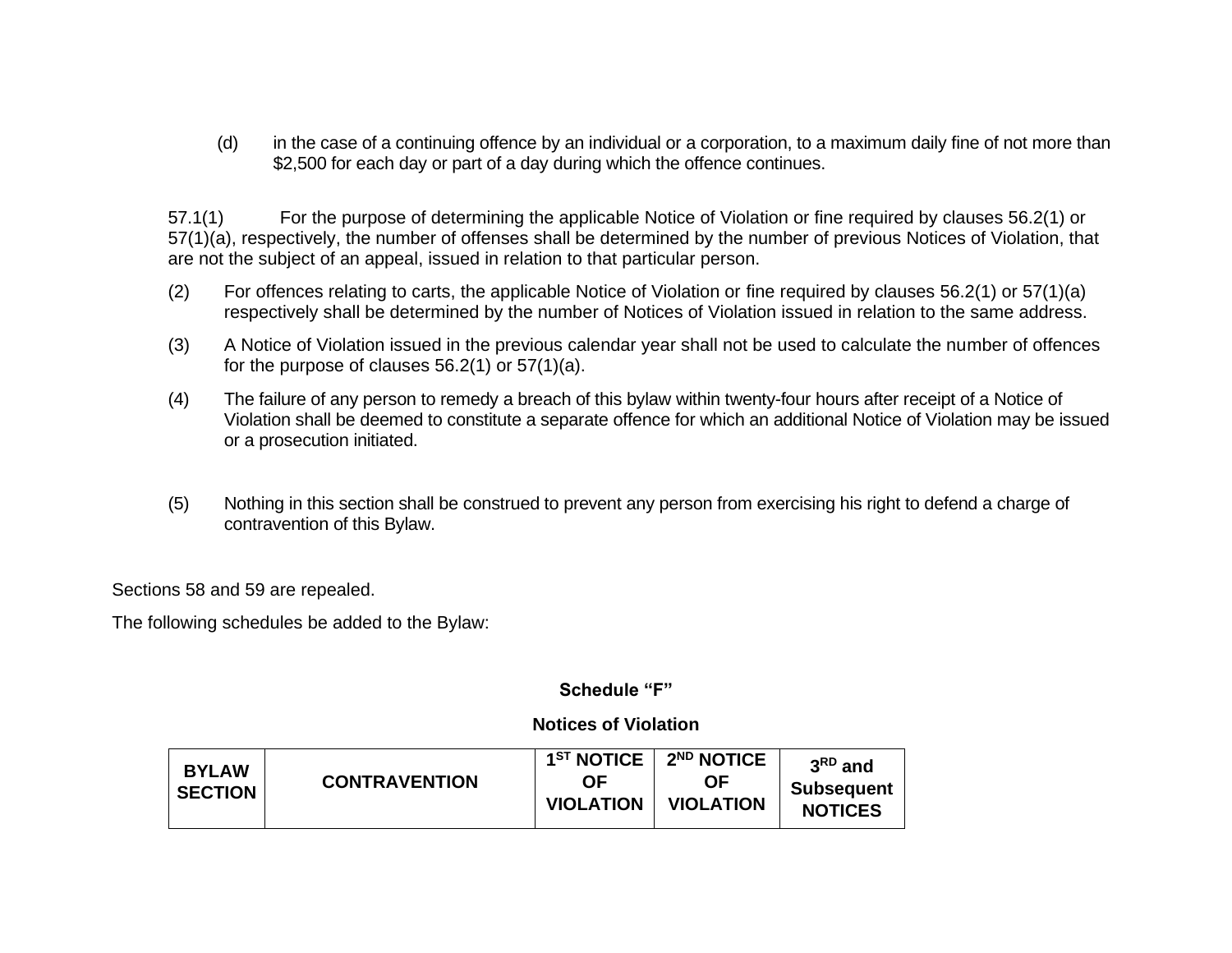|       |                                                                                                                                                                                                                                                                                           |       |       | <b>OF</b><br><b>VIOLATION</b> |
|-------|-------------------------------------------------------------------------------------------------------------------------------------------------------------------------------------------------------------------------------------------------------------------------------------------|-------|-------|-------------------------------|
| 14(a) | The owner or occupant of a<br>designated property shall ensure<br>that containers assigned to that<br>designated property are:<br>(a) stored in a location at the<br>designated property that is<br>under the care and control of<br>the owner or occupant of that<br>designated property | \$100 | \$150 | \$200                         |
| 19(a) | Every person receiving city waste<br>services<br>shall ensure his or her waste meets<br>the following requirements:<br>(a) all garbage shall be bagged<br>or bundled in the container                                                                                                     | \$100 | \$150 | \$200                         |
| 19(c) | Every person receiving city waste<br>services<br>shall ensure his or her waste meets<br>the following requirements:<br>(c) where city waste service is<br>automated collection or semi-<br>automated collection, all waste<br>shall fit in the cart with the cart's<br>lid closed         | \$100 | \$150 | \$200                         |
| 22    | No person shall set out a container<br>for city waste service at a set out<br>location before 6:00 p.m. on the day<br>before the collection day.                                                                                                                                          | \$100 | \$150 | \$200                         |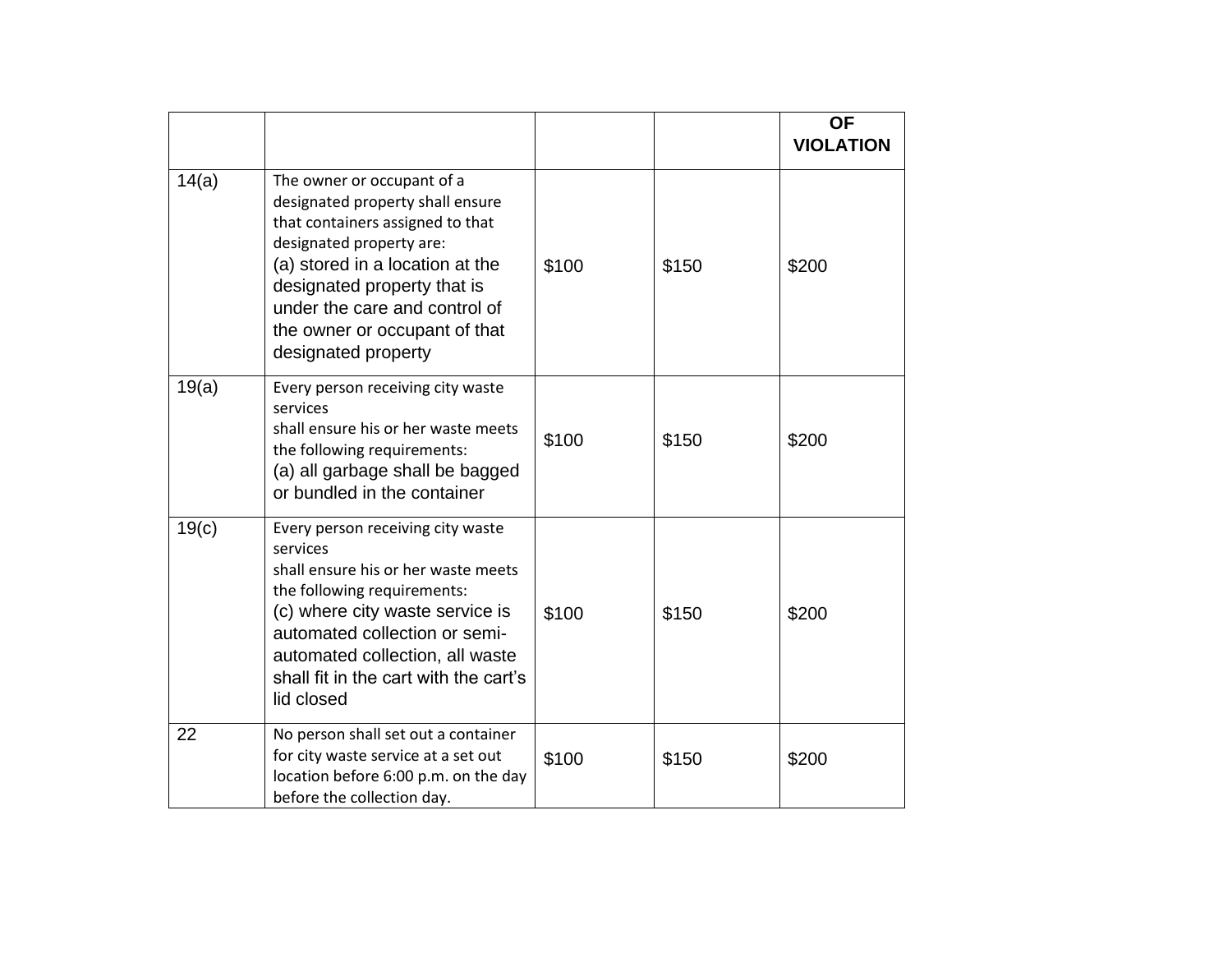| 24 | No person shall cause or permit a<br>container or uncollected waste to<br>remain at the set-out location after<br>12:01 a.m. of the day following the<br>collection day | \$100 | \$150 | \$200 |
|----|-------------------------------------------------------------------------------------------------------------------------------------------------------------------------|-------|-------|-------|
|----|-------------------------------------------------------------------------------------------------------------------------------------------------------------------------|-------|-------|-------|

**Schedule "G"**

**Fines**

| <b>BYLAW SECTION</b> | <b>CONTRAVENTION</b>                                                                                                                                                                                                                                                                                           | FINE ON 1ST<br><b>CONVICTION</b> | FINE ON 2ND<br><b>CONVICTION</b> | FINE ON 3RD<br><b>CONVISIONS</b> | FINE ON 4TH<br><b>AND</b><br><b>SUBSQUENT</b><br><b>CONVICTION</b> |
|----------------------|----------------------------------------------------------------------------------------------------------------------------------------------------------------------------------------------------------------------------------------------------------------------------------------------------------------|----------------------------------|----------------------------------|----------------------------------|--------------------------------------------------------------------|
| 14(a)                | The owner or<br>occupant of a<br>designated property<br>shall ensure that<br>containers assigned to<br>that designated<br>property are:<br>(a) stored in a<br>location at the<br>designated<br>property that is<br>under the care and<br>control of the<br>owner or occupant<br>of that designated<br>property | \$200                            | \$250                            | \$300                            | Established<br>by the Court                                        |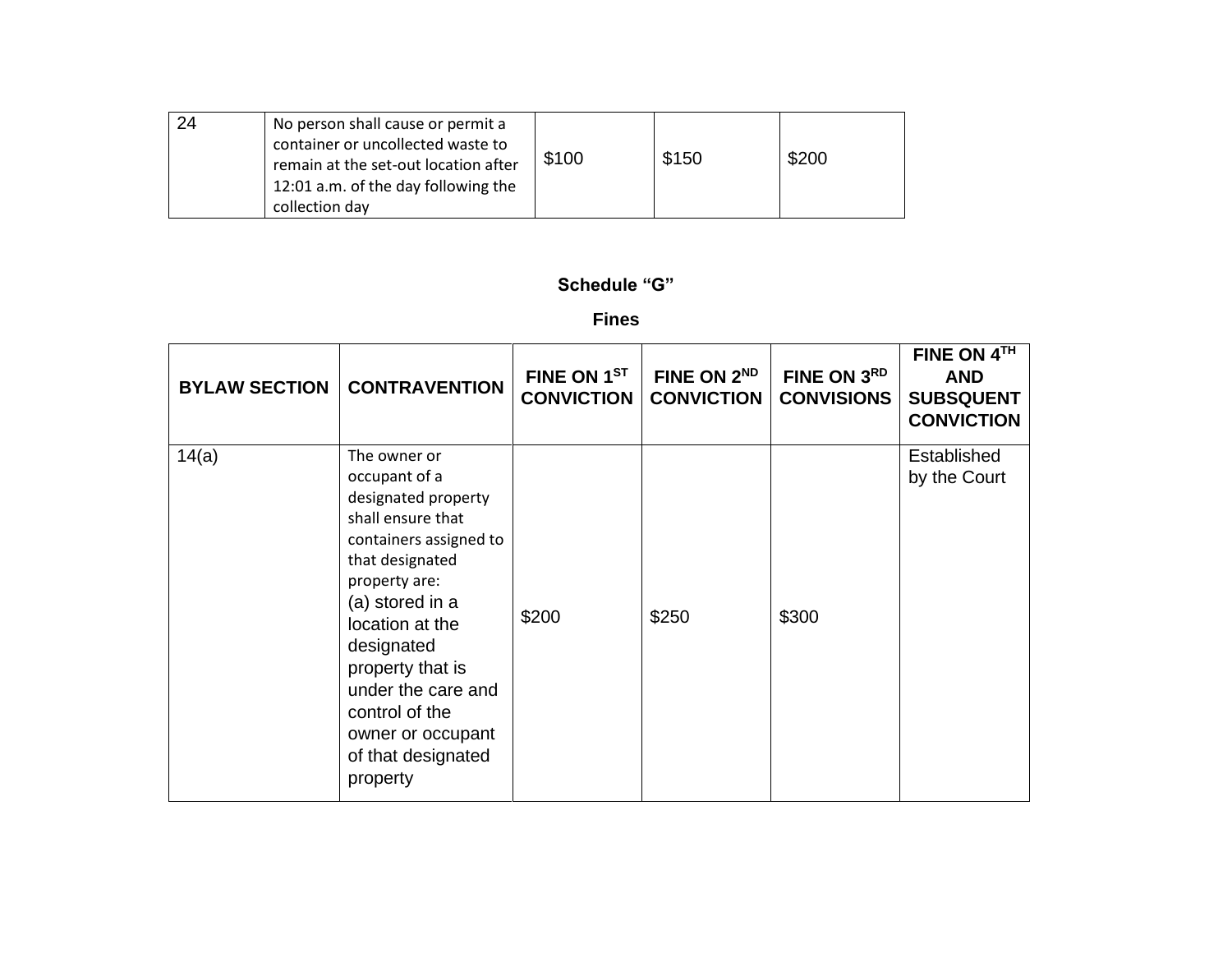| 19(a) | Every person<br>receiving city waste<br>services<br>shall ensure his or her<br>waste meets the<br>following<br>requirements:<br>(a) all garbage<br>shall be bagged or<br>bundled in the<br>container                                                                                                  | \$200 | \$250 | \$300 | Established<br>by the Court |
|-------|-------------------------------------------------------------------------------------------------------------------------------------------------------------------------------------------------------------------------------------------------------------------------------------------------------|-------|-------|-------|-----------------------------|
| 19(c) | Every person<br>receiving city waste<br>services<br>shall ensure his or her<br>waste meets the<br>following<br>requirements:<br>(c) where city<br>waste service is<br>automated<br>collection or semi<br>automated<br>collection, all waste<br>shall fit in the cart<br>with the cart's lid<br>closed | \$200 | \$250 | \$300 | Established<br>by the Court |
| 22    | No person shall set<br>out a container for<br>city waste service at a<br>set out location<br>before 6:00 p.m. on                                                                                                                                                                                      | \$200 | \$250 | \$300 | Established<br>by the Court |